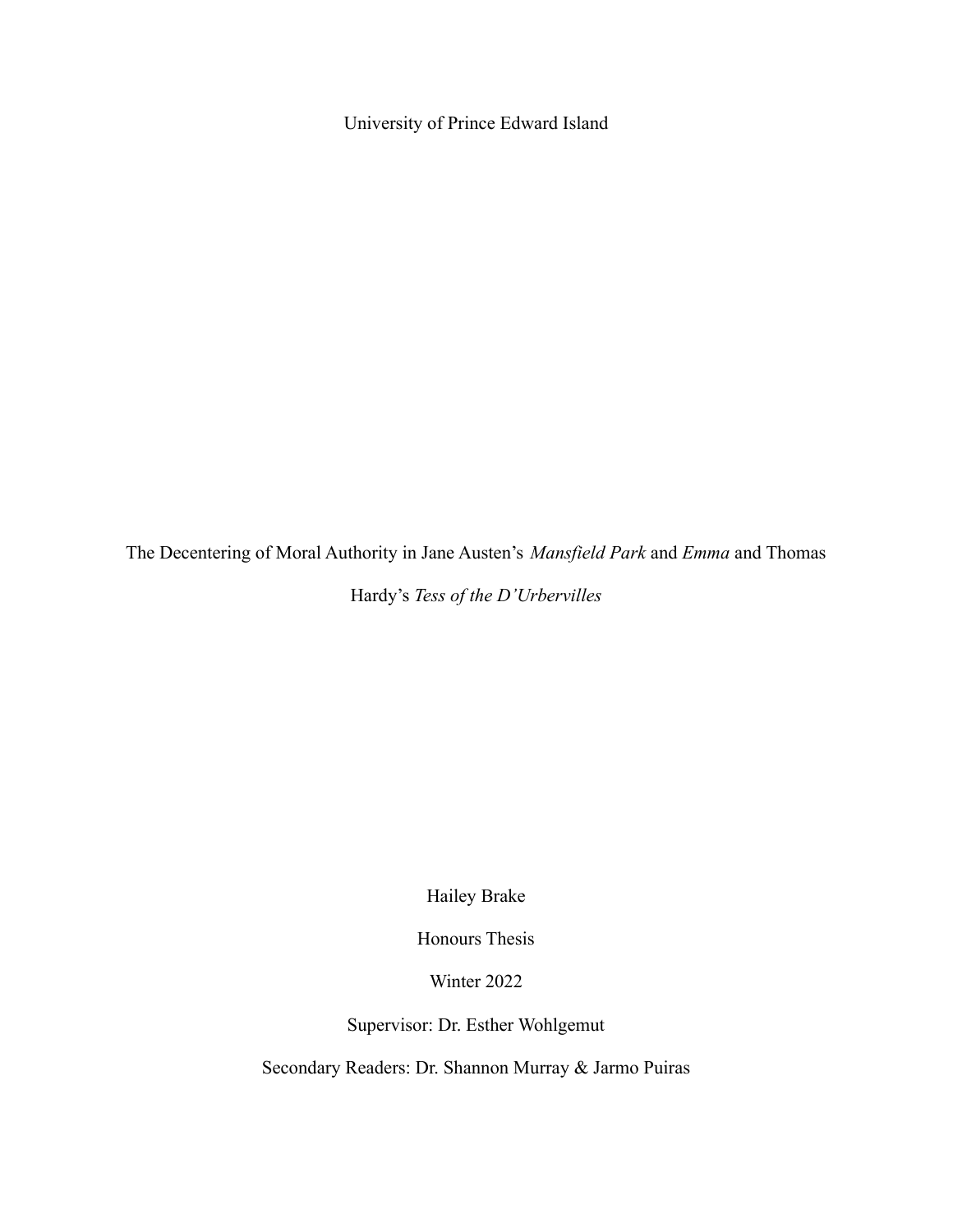# **Table of Contents**

| <b>Introduction</b>                                                                                 | $\overline{2}$ |
|-----------------------------------------------------------------------------------------------------|----------------|
| <b>Chapter I:</b> Discerning and Decentering in Jane Austen's <i>Mansfield Park</i> and <i>Emma</i> | 6              |
| <b>Chapter II:</b> Moral Authority Lost and Gained From Institution to Individual in Thomas Hardy's |                |
| Tess of the D'Urbervilles                                                                           | 26             |
| Conclusion                                                                                          | 38             |
| <b>Works Cited</b>                                                                                  | 40             |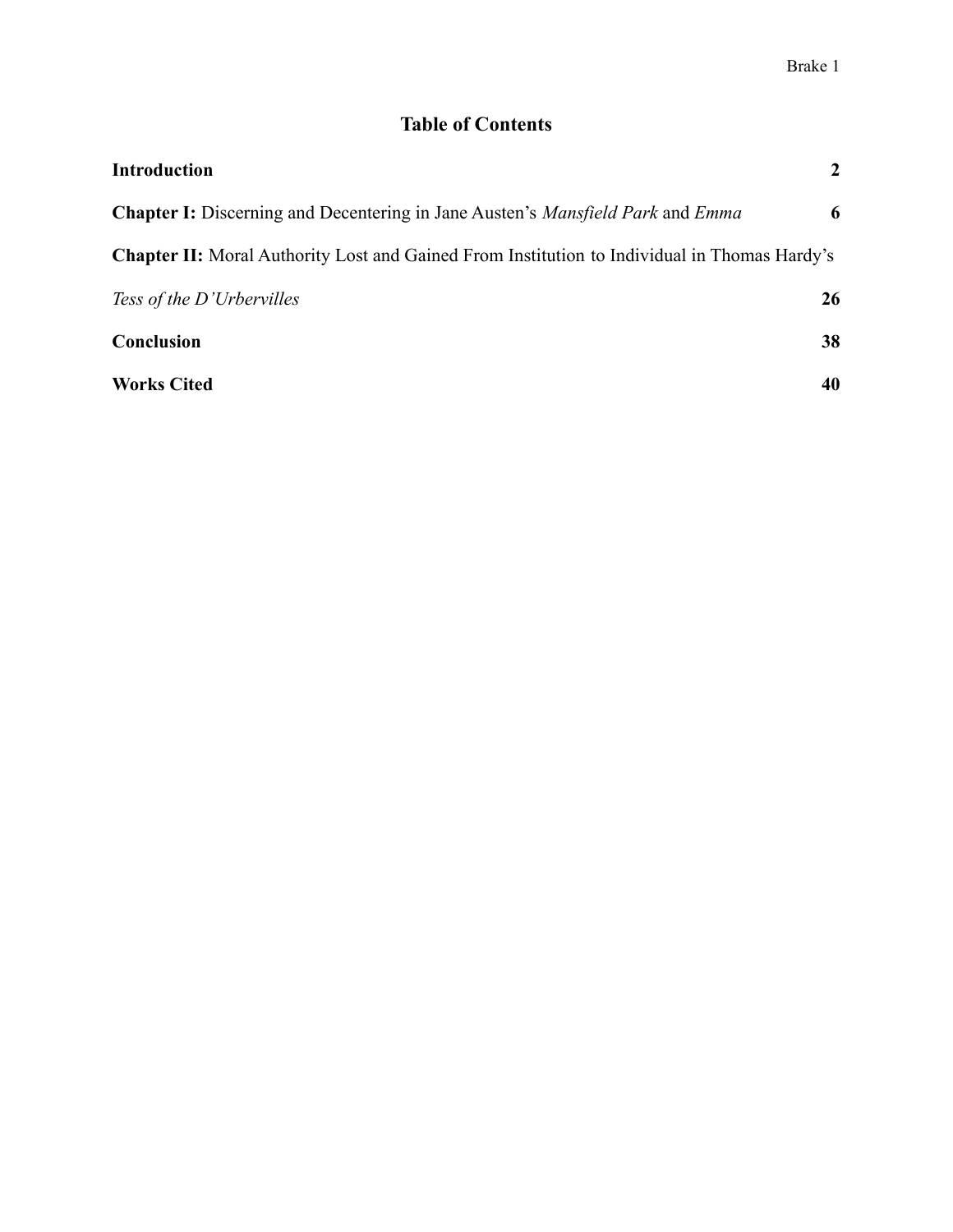### **Introduction**

The nineteenth century was a time of great instability in England's religious cultural landscape, "inaugurated" by "intellectual, social, and political revolutions" (Altholz). For the first time since the Protestant Reformation, there was a major political event that destabilized the cultural landscape as a whole. The century opened on the heels of the French Revolution, and with it, the advent of Romantic ideals in Britain. Given Britain's period of strict orthodoxy after the reinstatement of the Anglican Church as the state church in 1661, these Romantic ideals were especially revolutionary, prioritizing emotion over reason and "individual urgings of the spirit over orthodoxy" (White 10). Romanticism brought into prominence a competing system of beliefs that conflicted with orthodox religious teachings throughout the nineteenth century. As the Anglican priest Robert South noted during this period of time, the "enthusiasm" prompted by the emerging Romantic ideals was "that pestilent and vile thing, which, wheresoever it has had its full course, has thrown church and state into confusion" (White 10). Heightening the conflict between Romantic ideals and preeexisting institutions was the fact that eighteenth-century Anglicanism "considered the democratic impulse [of Romanticism] specifically un-Christian, because democracy disorders the 'natural' hierarchies set by God" (White 4; 4-5). This conflict between new ideals and preexisting structures created further instability within England's religious cultural landscape that would continue through the 1800s.

Along with this conflict came further instability in the proliferation of sects and rise of other denominations. One such example of proliferation came with the Evangelical challenge of the early nineteenth century. Laura White notes that "Evangelicals such as Hannah More and John Bowles thundered against the luxury and idleness of the Church and its aristocratic and gentry supporters" in response to the "liberating possibilities of [French] revolution" (27). As the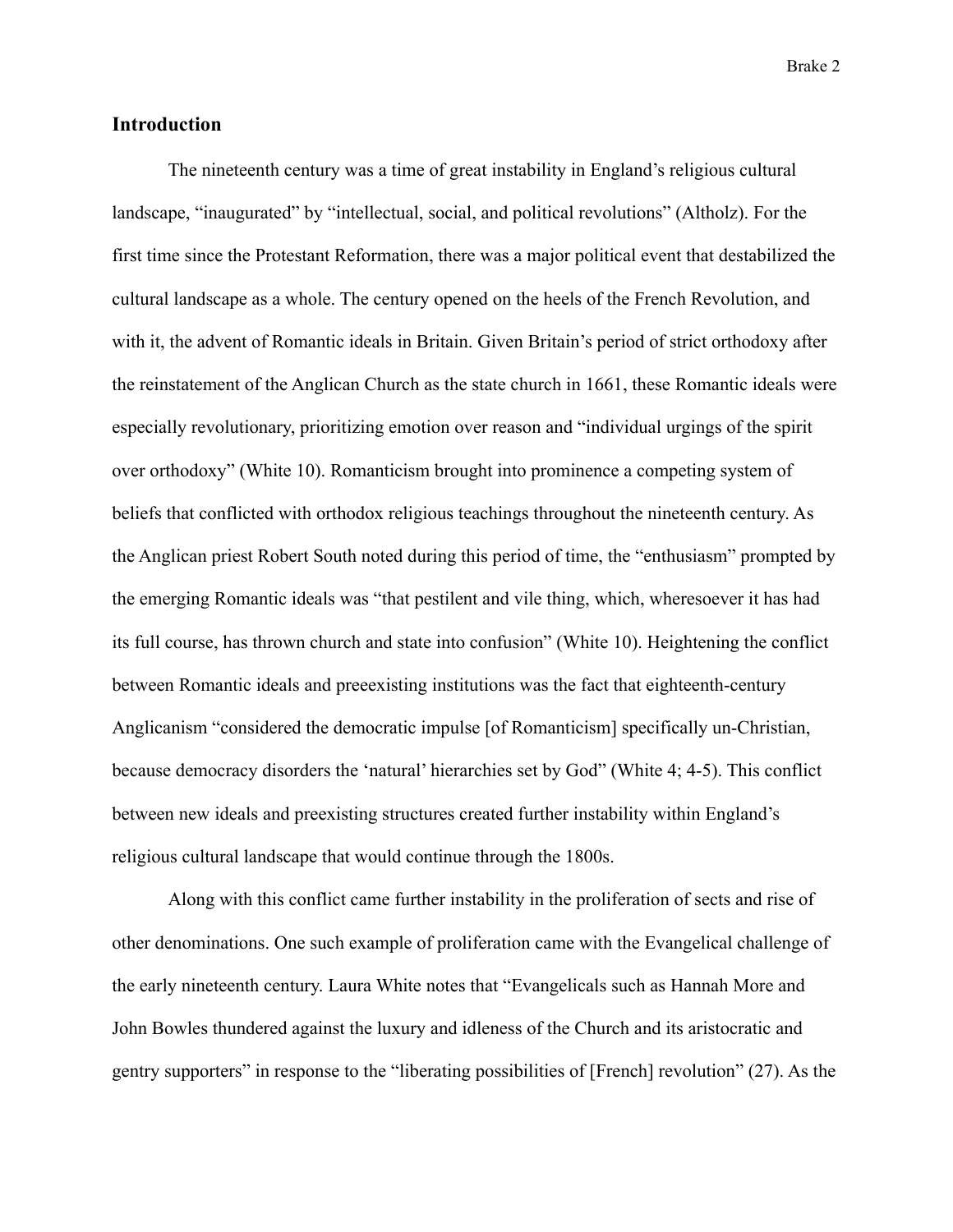century progressed, the growing Evangelical movement was joined by the English Catholic Revival, another large shift in religious thought, reaching prominence in the 1830s and continuing through the century (Altholz). The lessening of the "civil and political disabilities" on Catholic people at the end of the eighteenth century opened space for their presence and systems of belief to grow in the nineteenth century (Hexter 297). With this came even more instability as the growing Catholic presence attempted to negotiate space with the dominant frameworks of Britain's religious cultural landscape. As Josef L. Altholz notes in his article on the Liberal Catholic movement of the nineteenth century, "The Catholic revival was therefore to be a two-sided process: the development of a greater sympathy towards Catholicism among the English Protestants, and a response by the Catholics to the challenges and opportunities of the new age" (Altholz). With this dialogue open between many different players in the religious landscape came a negotiation of doctrine and principle between different religious sects, further destabilizing consistency within the religious sphere.

This shifting religious landscape of nineteenth-century Britain raised questions as to how institutions of knowledge alter and prompted reassessment of religious authority. It follows then that instability within the religious cultural landscape served as the perfect opportunity for writers to bring into question traditionally accepted systems of belief and push at orthodoxy. As such, the instability of the religious sphere throughout the nineteenth century opened space for writers to engage with and respond to preexisting religious frameworks and competing ideals.

My thesis examines Jane Austen and Thomas Hardy's responses to instability in the nineteenth-century religious cultural landscape. In particular, my interest lies in the relationship between religion and morality. Austen and Hardy both decenter traditional moral authority from religious institutions in their novels as a response to instability in the religious cultural landscape.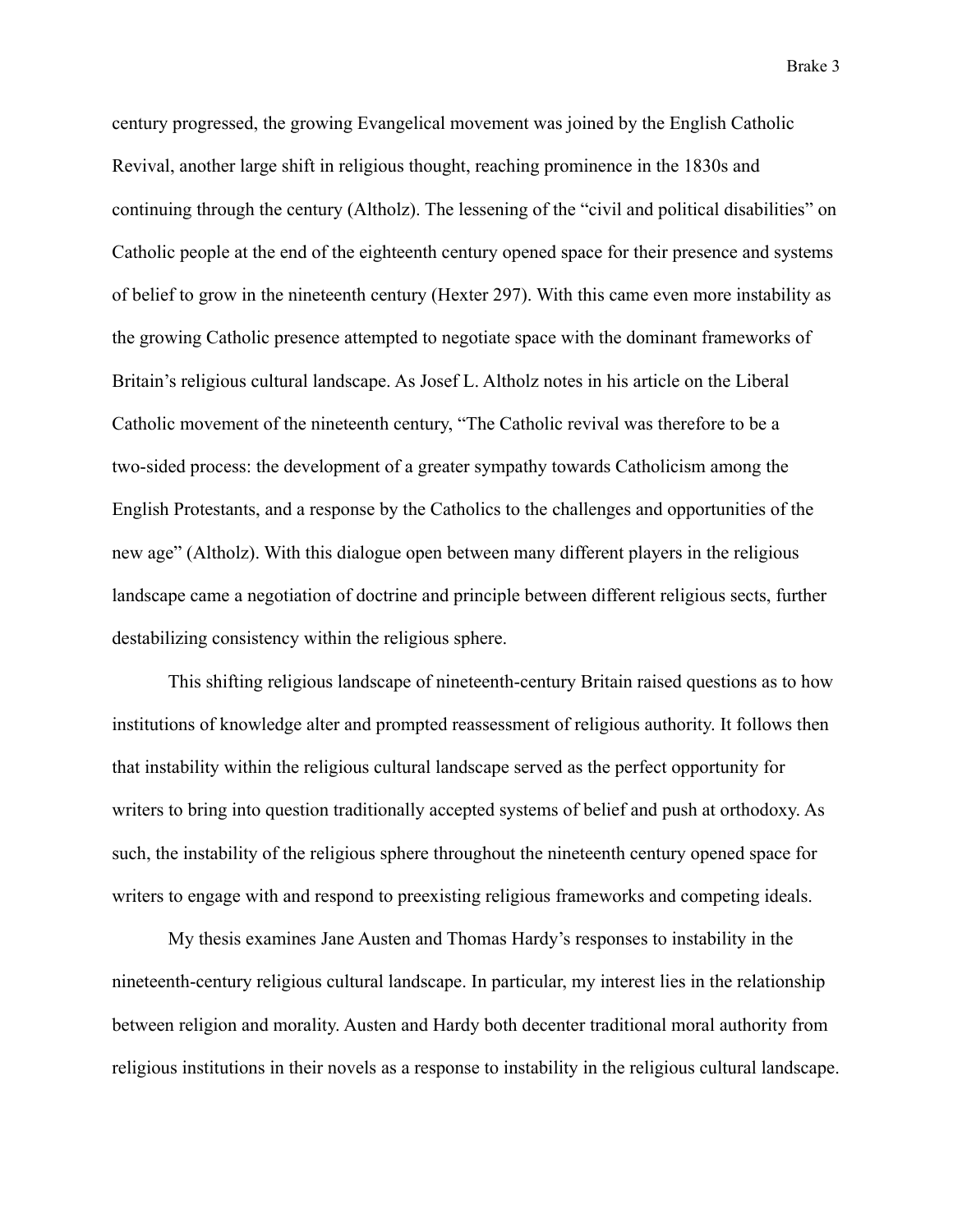For both writers, this shift in authority further implicates questions of where morality exists and how it can be defined, central questions to their respective works. Where neither writer explicitly tells their audience what to do, writing novels, not sermons, both create highly insightful discussions in their writing of the role of institutional religion, clergy, and the individual in the nineteenth century.

My first chapter focuses on Jane Austen's response to the early nineteenth-century shifts in the religious cultural landscape. The Anglican Church in Austen's time was "rife with structural and moral problems," contributing to the general instability that Austen responds to in her writing (White 9). It is important to note that Austen was not explicit in her criticisms; rather, Byrne posits Austen as the "quintessential Anglican: spiritually sincere but undemonstrative" (204). Thus, Austen's approach to discussions of morality in her novels allows her audience to learn with her characters what is right or respectable, rather than the didactic techniques of some of her contemporaries. Austen teaches her audience through the progression of her novels, implicating in her proposed systems of religious and moral practice that personal responsibility is at the forefront of defining one's morality. In *Mansfield Park* and *Emma*, Austen works to decenter the moral authority of clergy by proposing alternative characters who are equally, if not more, moral. The comparison that arises between the flawed or incomplete character that Austen criticizes and the "good" character posited as the alternative moral centre then characterizes what it is to be moral. Where in *Mansfield Park* Austen defines what it is to be a moral centre, in *Emma*, she demonstrates the shift of moral authority away from religious institutions.

The second chapter of my thesis examines Thomas Hardy's response to instability in Britain's religious cultural landscape. As with Austen, the general instability in Britain's religious sphere throughout the nineteenth century provided the opportunity for Hardy to discuss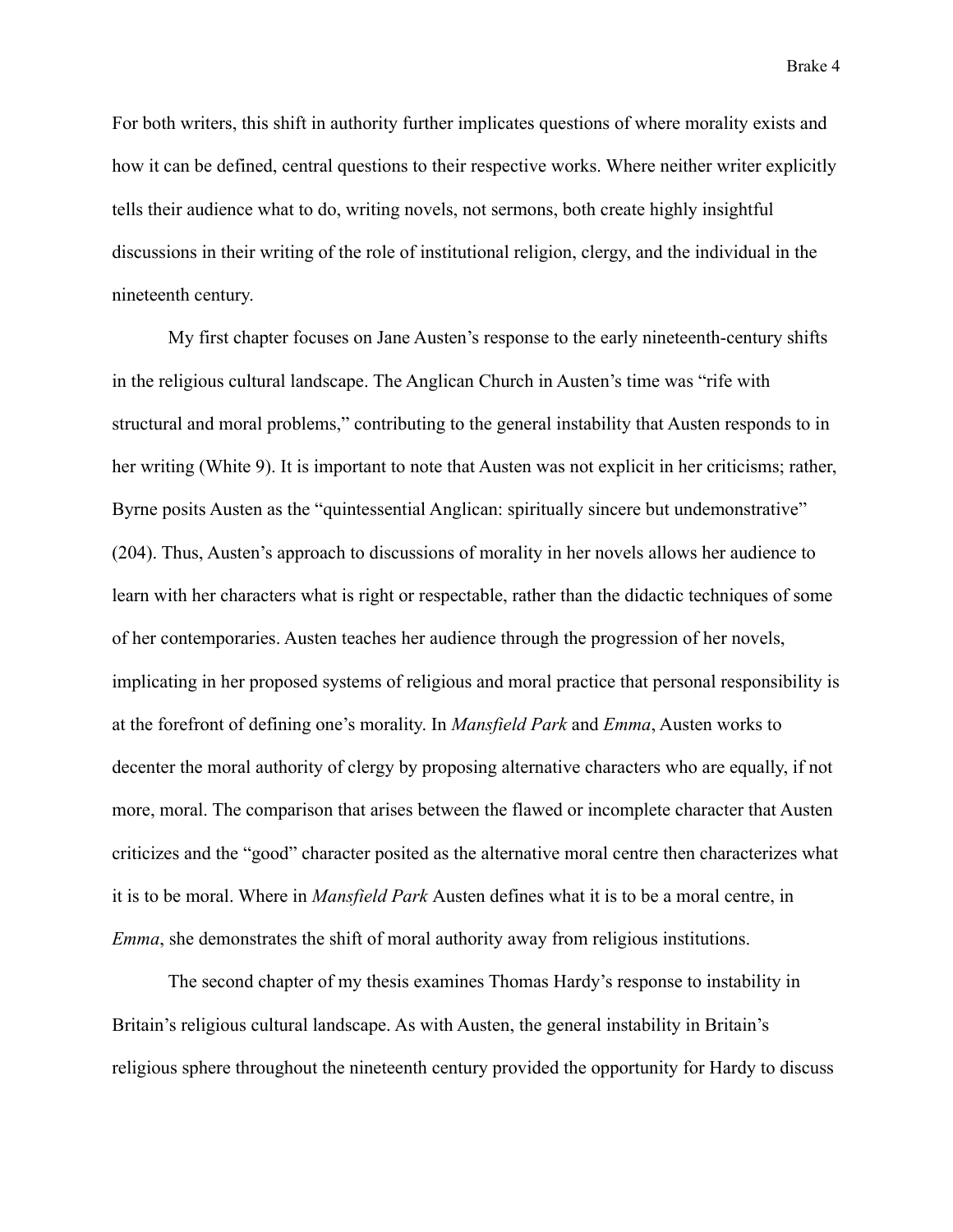the intersection of religious institutions and morality, especially since the rise in dissenters and non-Anglican denominations in Britain only rose as the nineteenth century progressed (Altholz). Like Austen, Hardy's teaching is not didactic and instead occurs through the recognition of new moral authority in his writing. Hardy explores questions of the quality of morality and where it exists in his novel *Tess of the D'Urbervilles* by decentering religious authority and proposing alternative moral centres. Accordingly, Hardy outlines his own definition of morality by contrasting morally refined and unrefined characters in *Tess of the D'Urbervilles*.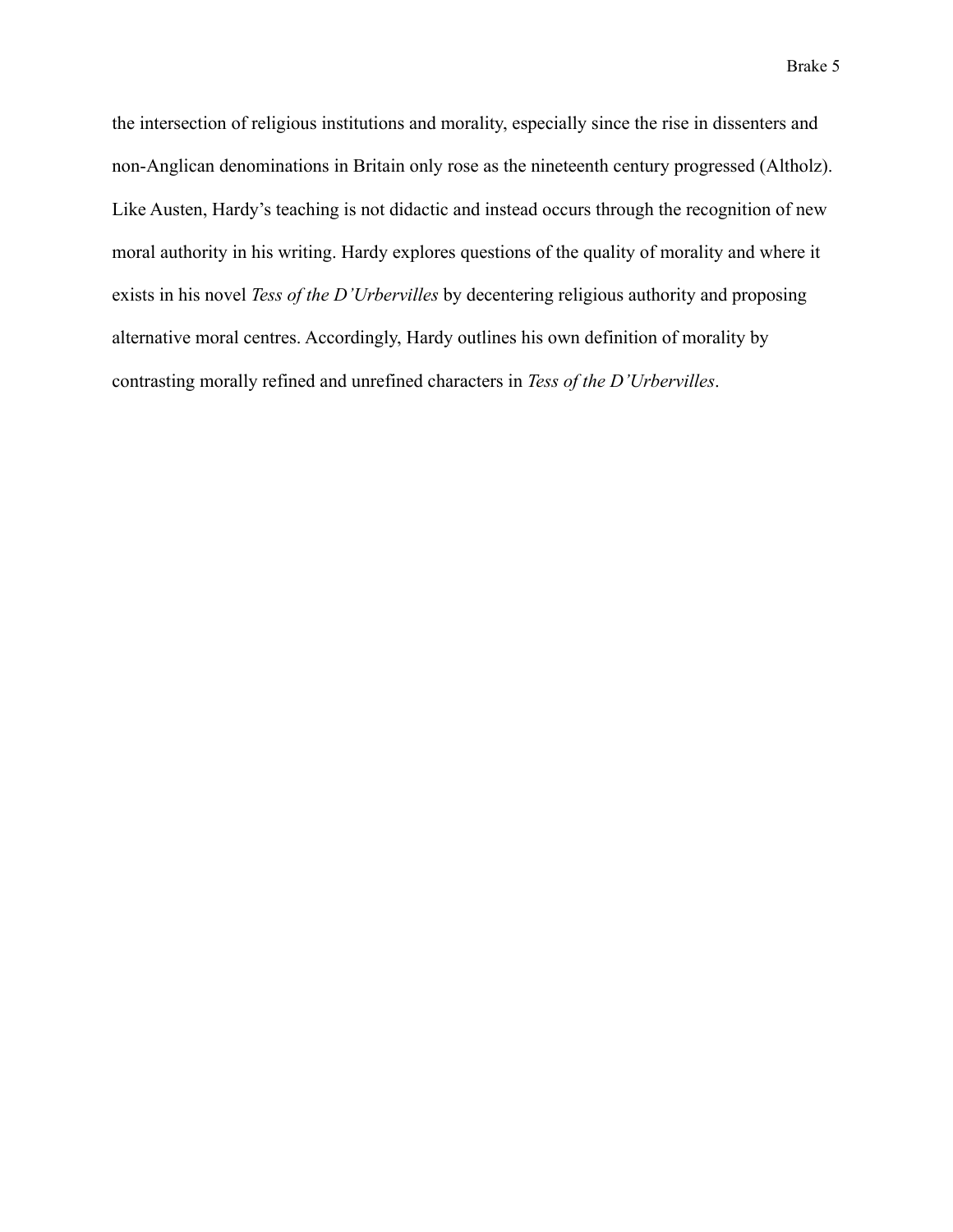### **Chapter I:** Discerning and Decentering in Jane Austen's *Mansfield Park* and *Emma*

"For Jane Austen, it was not the business of writers to tell people what to do. It was their business to track the endlessly fascinating process of how human beings find themselves 'feeling differently every moment'" (Byrne 202)

The unsteadiness within the Church of England in Austen's time afforded her the opportunity to respond to this instability in her writing. At this point in time, the competing liberal and conservative factions within Anglicanism were destabilizing uniformity in the Church, bringing into question ideas of tradition and change (Moore 314). Moore even notes that Austen's novels "register an interest in the pull of tradition and in maintaining a connection with England's pre-Reformation past and in the sorts of community it created" (322). With this instability, as well as the general instability throughout the nineteenth century in England's religious cultural landscape, Austen proposes her own values in her novels, especially in regards to the relationship between religion and morality and her representations of clergy.

As Paula Byrne writes, Austen did not believe it was the place of authors to preach to their audience and as such, did not employ explicitly didactic methods with regards to religious practice in her novels (202). While Austen was was deeply religious, her desire was to avoid the sermon-style novels of other female writers of the time, such as Hannah More (Byrne 201). Interestingly, Byrne writes that Austen was "determined to dislike" Evangelicals such as Hannah More, referring to the title of More's novel, *Coelebs*, as "pedantry and affectation" (Byrne 201; 202). As such, Austen places herself in opposition to the didactic, Evangelical writings of the Clapham sect while remaining on the liberal side of the Church of England. Moore notes that "Austen blends the liberalism and conservatism of the period into her own unique form of belief, one that is more complicated and subtle than the rigid evangelical agenda" (Moore 315). With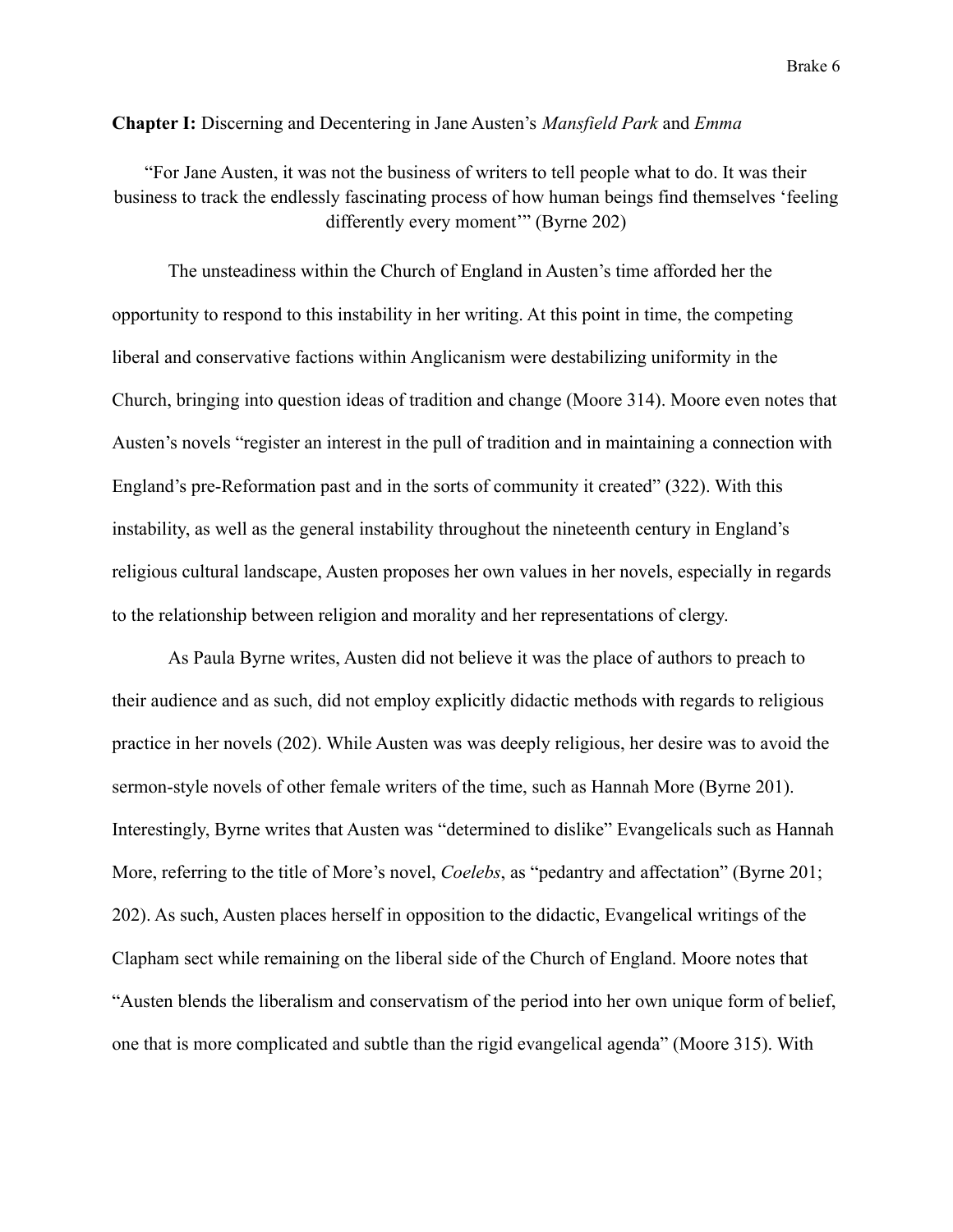this blend of a more liberal content and conservative form, Austen's writing serves as a presentation of ideas in response to instability in the religious landscape.

In her implicit structure, Austen affords her audience the opportunity to consider the proposed ideas for themselves. Where Austen holds a "confidence in human effort" in the growth and progression of her heroines, so too does she hold confidence in her audience's ability to learn for themselves (Moore 315). Thus, Austen's implicit approach and belief in human development allows both her characters and readers to undertake the process of maturity, allowing her audience to consider her proposed systems for themselves and internalize the morals presented. While Austen does not explicitly criticize or endorse, her novels do operate in ideals, where she presents a model character or behaviour for other characters (and the audience) to learn from. As such, Austen's characters are presented as right or wrong, allowing freedom both for the recognition of improper behaviour and the possibility of its correction in her exploration of where morality exists, what morality looks like, and who is rightfully termed a moral centre. With this, Austen's presentation of ideals refrains from the explicit, didactic methods she condemned in her contemporaries while still fostering improvement and teaching discernment in *Mansfield Park* and *Emma*

In *Mansfield Park* and *Emma*, Austen's presentation of the qualities of moral centres and decentering of clergy as moral authority operates through the contrast of idealized characters who are moral with flawed characters who are not, and characters who are able to discern and learn for themselves the qualities of morality through the progression of the novel. In her comparison of characters who are morally flawed with those who are morally complete, Austen establishes two equally important components of what defines a moral centre: how one views the self, and how one views and interacts with others. In *Mansfield Park*, Austen defines what it is to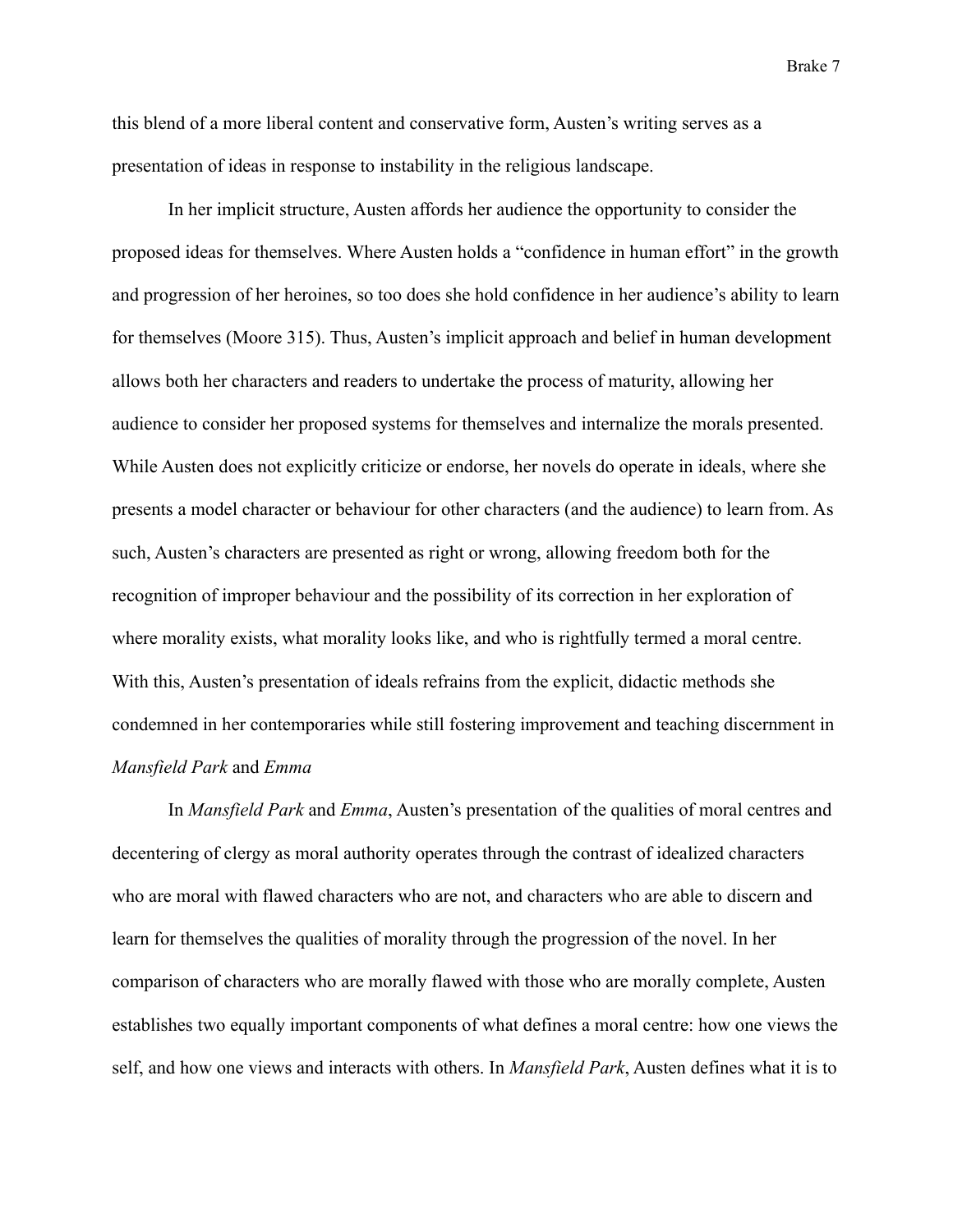be a moral centre through models of Fanny and Edmund who demonstrate two important components: their ability to discern right and wrong for themselves and right and wrong for others. In *Emma*, Austen shifts to defining what it is to be a moral authority, and in doing so, decenters moral authority from religious institutions to individuals. This authority is similarly made up of two components in the self and other, but rather than focusing on the ability to discern right and wrong (as with the moral centre), Austen defines a moral authority as having a duty to uphold right and wrong to oneself and others.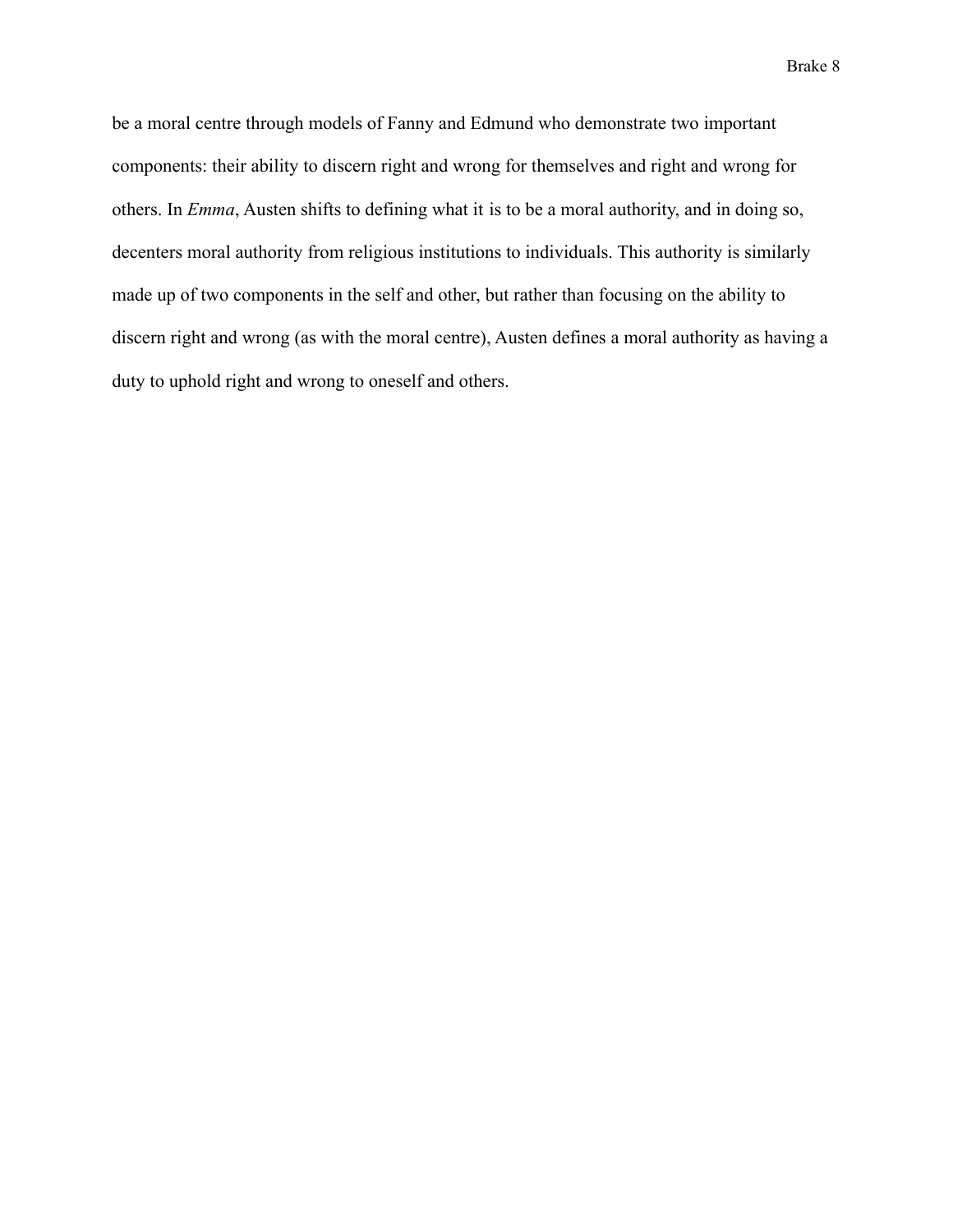## "We all have a better guide in ourselves, if we would attend to it, than any other person can be" (*Mansfield Park* 412)

Jane Austen's exploration of what constitutes a moral centre in *Mansfield Park* focuses on Fanny Price and Edmund Bertram. Where Fanny serves as the ideal or model from the outset of the novel, Edmund's morality develops over the course of the novel as he, like the audience, begins to understand what moral behaviour actually entails. With Fanny as the model and Edmund as the learner, Austen establishes her structure of ideals while giving room for progress, allowing for the capacity of human growth that she believed was possible for both her characters and her audience. For *Mansfield Park*, Austen's definition of a moral centre has two important components: the self, referring to the individual themselves, and the other, referring to what one is able to discern in others. This idea of an "inner guide" as raised by Fanny embodies what is essential of a moral centre: that they are capable of discerning right and wrong both in themselves and in others. Austen defines what it is to be an ideal moral centre through her presentation of Fanny as a model and Edmund as a progressing character, who, although morally unrefined at the outset of the novel, becomes a complete moral centre.

Austen demonstrates that Fanny fulfills the "self" component of being a moral centre through her selfless, disciplined, and pure character. It is clear throughout *Mansfield* Park that Fanny is Austen's proposed moral centre and is the ideal character. As M. W. Fosbery notes, for Fanny "to come into possession of [a happy ending] she doesn't have to learn the moral lessons," unlike some of Austen's other heroines (113). With regards to Fanny's inner morality, Austen illustrates Fanny's ability to discern right and wrong for herself even from childhood at the outset of *Mansfield Park*. For example, when Edmund takes Fanny's horse so Mary Crawford can ride, Fanny accepts this without complaint, even though Edmund goes on to realize how he erred in this situation and how Fanny was undeserving of this treatment (*Mansfield Park* 74). This quality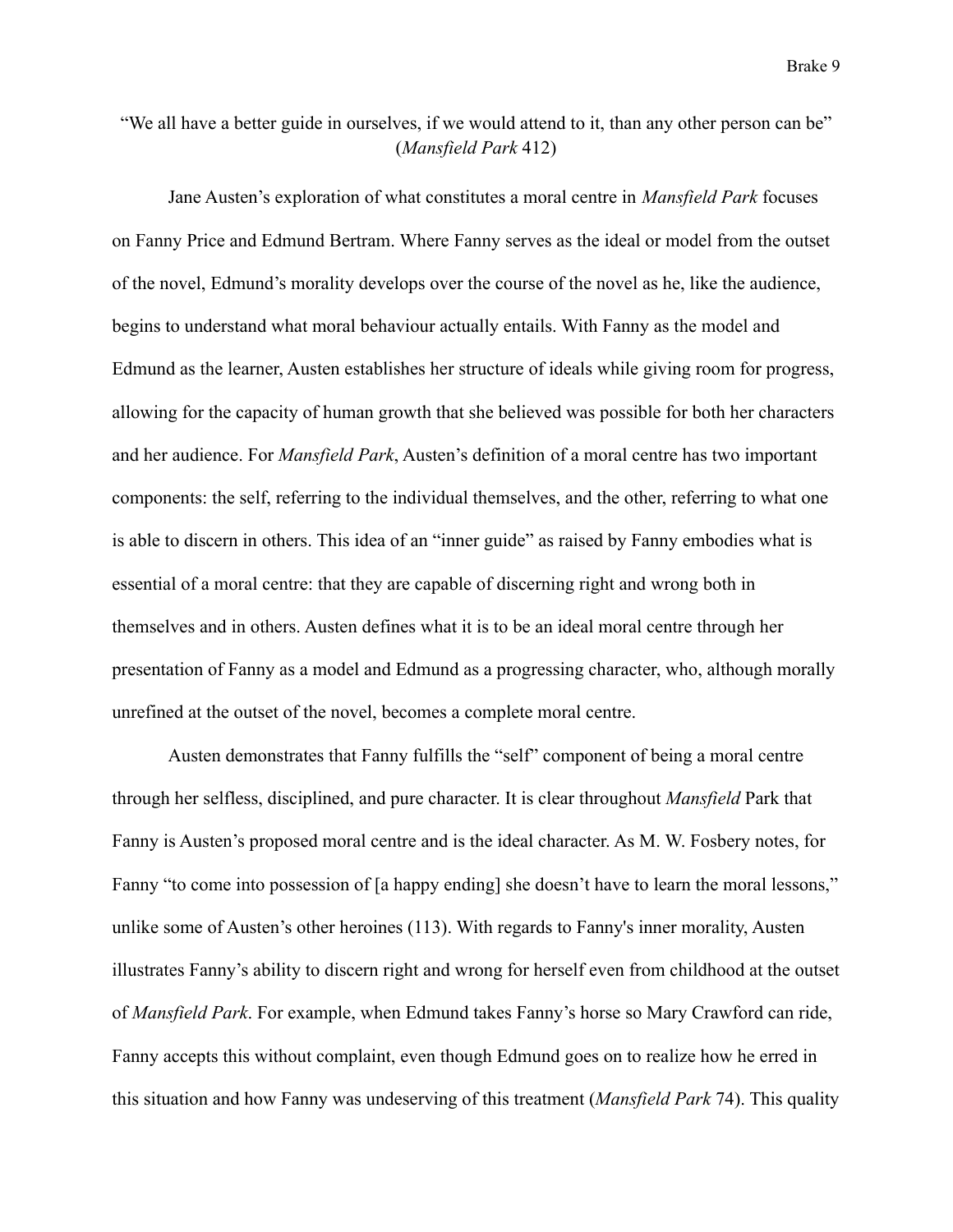of selflessness is consistent through Fanny's life and her characterization as a moral centre. Later in the novel, when considering Thomas Bertram's moral fall into drinking and illness, the narrator notes in Fanny's reflection on Thomas' life that "the purity of her principles added yet a keener solicitude, when she considered how little useful, how little self-denying his life had (apparently) been" (428). In this instance, Fanny recognizes that important to a life of morally sound behaviour is an avoidance of self-indulgence and serving others, two traits upheld by Fanny, which Austen rewards by emphasizing Fanny's "pure principles." Austen even describes Fanny's "every feeling of duty, honour, and tenderness," further contributing to the establishment of Fanny as fulfilling the sound sense of self that is essential to being a moral centre (386). Austen cements Fanny's soundness of character when Henry says to Fanny, "you have some touches of the angel in you" (344). With this connection between Fanny and the angel, implicating not just religious imagery, but concepts of the Victorian "angel in the house," Austen emphasizes Fanny's purity, indicating her moral completeness. Thus, Austen solidifies Fanny as an ideal moral centre based on her sound sense of self.

Equally important to Fanny's status as a moral centre is her ability to distinguish whether the behaviour of others is moral. Throughout the novel, Fanny is highly consistent in her application of judgment. For instance, Fanny's correct discernment of Mary is a thread throughout the novel. After meeting Mary Crawford, Fanny notes that she was "ungrateful" and "ought not to have spoken of her uncle as she did" (63). Fanny is immediately able to recognize the wrong in Mary's behaviour and stands by this judgement throughout the novel. Austen reiterates Fanny's correct view of Mary in a later example, as Fanny notes, "If there was a woman of character in existence, who could treat as a trifle this sin of the first magnitude, who could try to gloss it over, and desire to have it unpunished, she could believe Miss Crawford to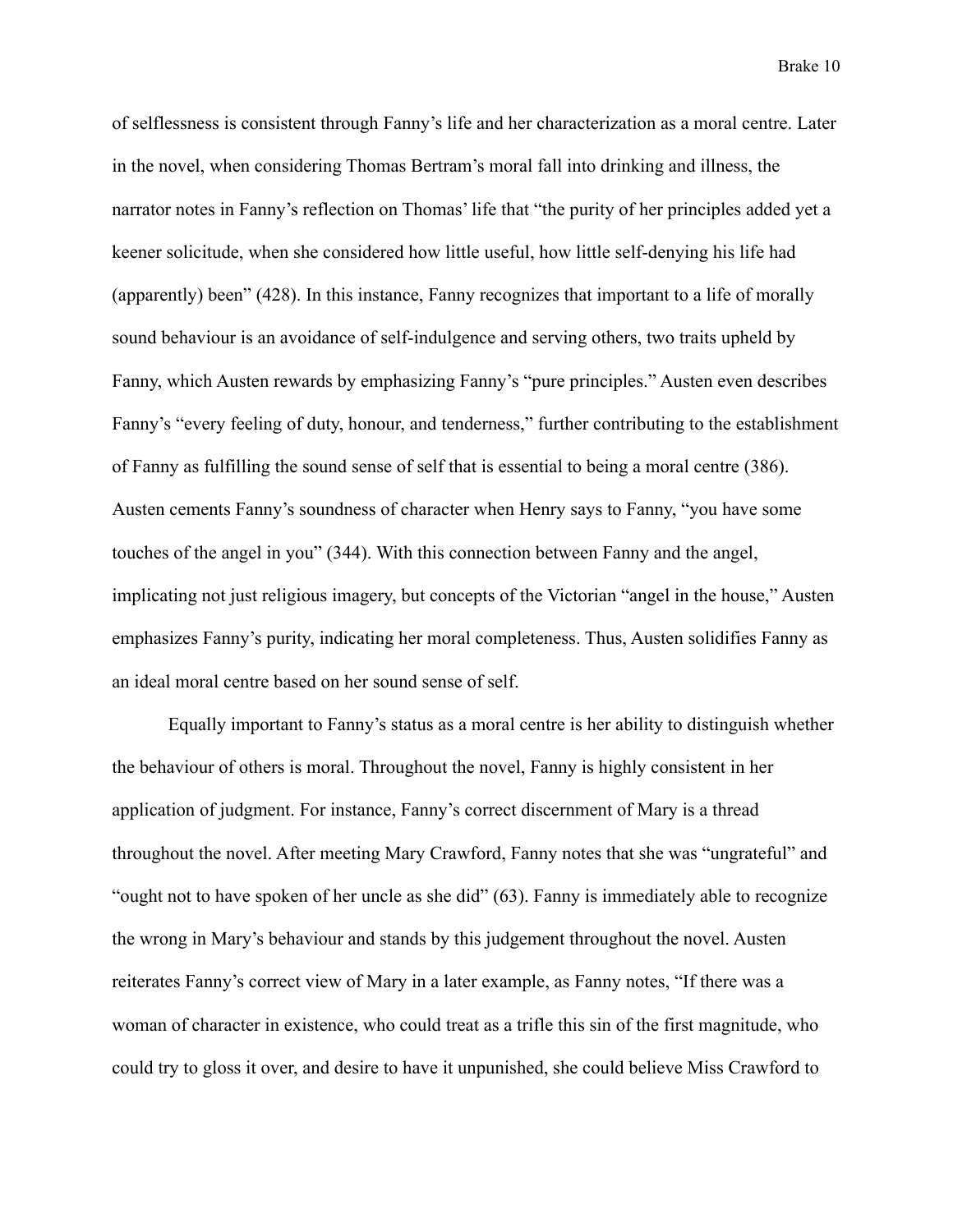be the woman" (441). Thus, Fanny remains constant throughout *Mansfield Park* in her morally sound perception of character, solidifying her own inner morality. Furthermore, Austen establishes Fanny's clear perception of Mary's character even when other characters' opinions do not align. For instance, Fanny says of Edmund that "he was deceived in [Mary Crawford]," and that she "could not subdue her agitation; and the dejection which followed could only be relieved by the influence of fervent prayers for his happiness" (264). This example establishes both that Fanny is correct in her judgement and that Edmund is deceived, with Fanny's clarity in perceiving the intent of others solidifying her, rather than Edmund, as a sound moral centre at this point in the novel. With this, Austen establishes Fanny's ability to properly discern not just what is right for herself, but what is right in others, cementing her status as a clearly defined moral centre.

It is Fanny's moral goodness and ability to discern this in others that places her as the pinnacle of morality for the novel. Important too is that Fanny's opinions of characters ultimately matches Austen's characterization, as Fanny's view of the Crawfords as morally unrefined ultimately aligns with their status at the end of the novel; Austen solidifies Fanny's judgement as accurate and the ideal to aspire to. In this, Austen is further able to present behaviour as right or wrong through how it is perceived by Fanny. Though Fanny is static in development, it is only because she is already Austen's ideal moral centre, understanding what is right and wrong both for the self and other. With this, Austen establishes for the audience a model of good judgement and moral centre against which her other characters can be judged.

Where Fanny is a stable ideal and serves as a moral centre throughout *Mansfield Park*, Edmund's status as moral centre develops throughout the novel. Austen establishes that Edmund is solidly capable of discerning his own behaviour, though his ability to discern character in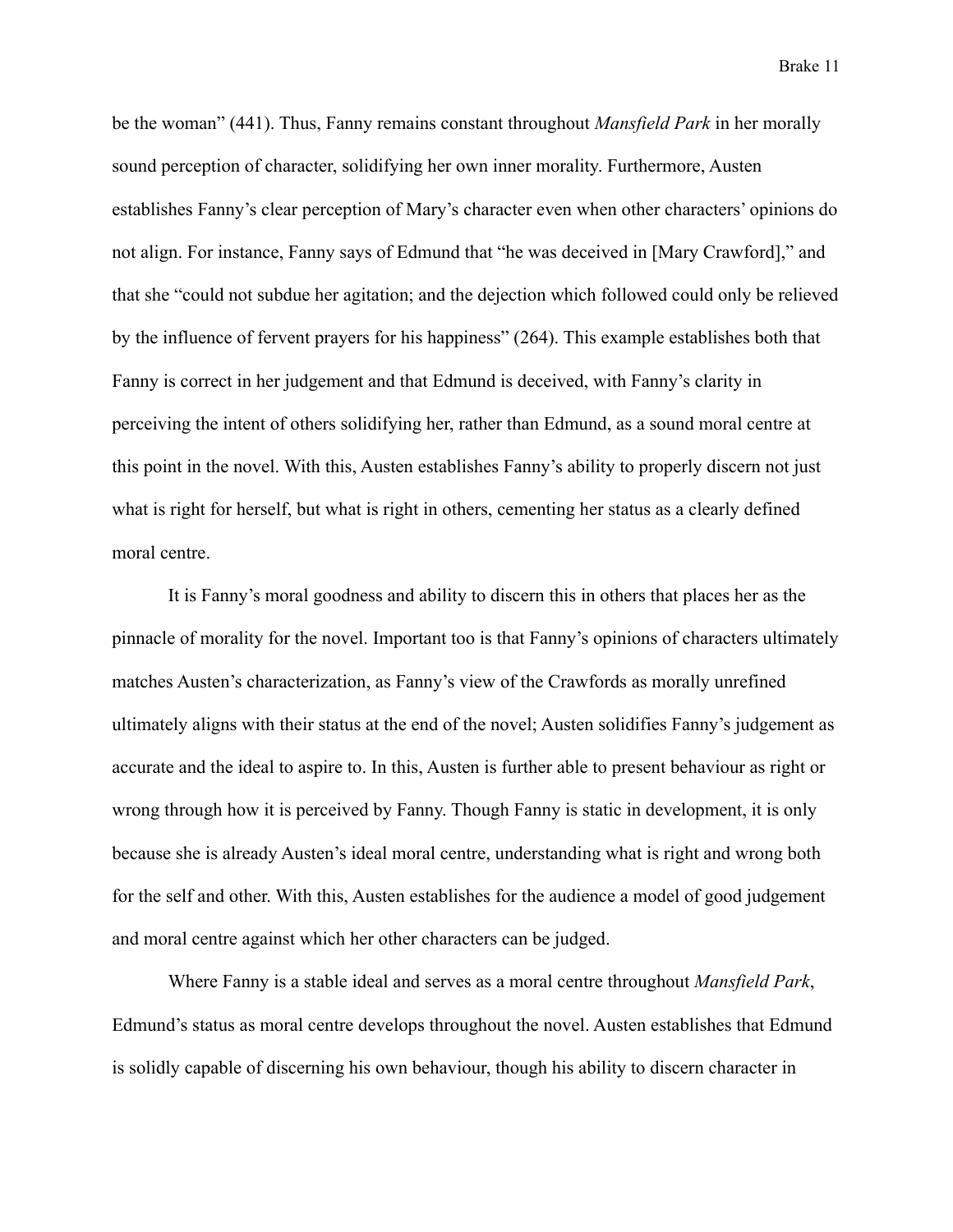others is far less stable than Fanny's at the outset. Like Fanny, Edmund has a sound sense of internal morality and ability to discern right and wrong for himself, though unlike Fanny, he must learn how to discern this in others. This initial soundness of the "self" component of being a moral centre is made clear in other characters' observations of Edmund, with Fanny remarking that he is "an example of every thing good and great" and Mary noting "his sincerity, his steadiness, his integrity" (37; 65). Austen further establishes this integrity of Edmund's character in his recognition of his own behaviour as right or wrong. At the beginning of the novel, the narrator describes that "Vexed as Edmund was with his mother and aunt, he was still more angry with himself. His own forgetfulness of her was worse than any thing which they had done" (74). Edmund is fully capable of holding himself accountable and perceives the rightness and wrongness in his own action and character. <sup>1</sup> Thus, Austen demonstrates that Edmund fulfills the "self" component of morality.

While like Fanny, Edmund possesses the ability to discern what is right for himself throughout the novel, his ability to reliably evaluate the morality of others is lacking at the outset of *Mansfield Park*. For example, when discerning Mary's behaviour at the beginning of the novel, Edmund is far more forgiving of Mary than Fanny. When Fanny comments on Mary's behaviour, Edmund responds to Fanny's description that "Ungrateful is a strong word...I do not censure her *opinions*; but there certainly is impropriety in making them public" (63). The conflicting views of Fanny and Edmund here is significant, as Fanny is more correct than Edmund in her perception of the severity of Mary's misdoings, as revealed later in the novel. This moment indicates who truly is a moral centre, as where Fanny uses more severe language than Edmund, she recognizes—more than he does—the flaws in Mary's action and is therefore a

<sup>&</sup>lt;sup>1</sup> While this quote solidifies Edmund's ability to discern his own behaviour, it also introduces the idea that Edmund holds himself to a different standard than others, which while beneficial for his own behaviour, leads to lapses in his fulfilling the criteria of moral centre.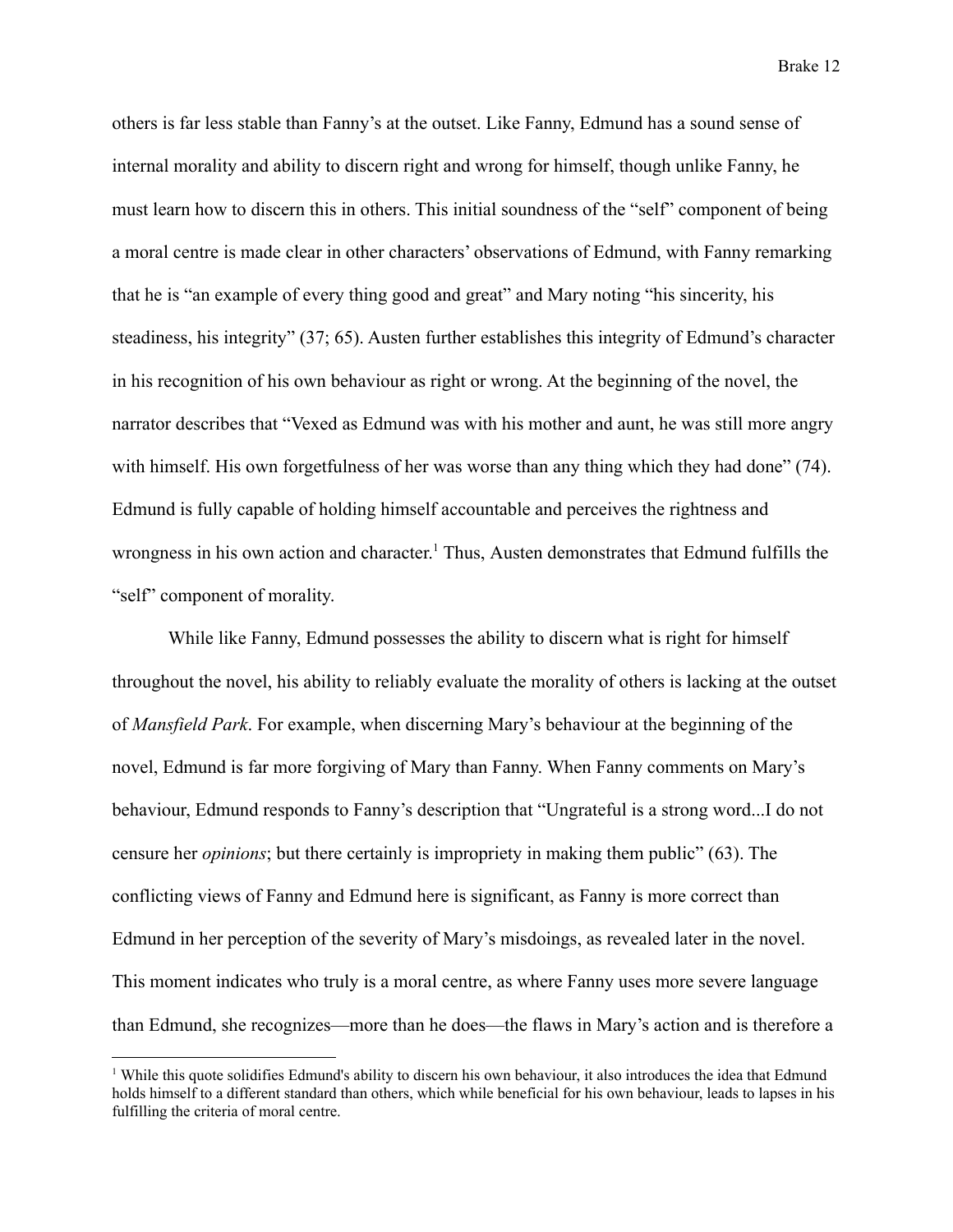better discerner. Edmund's tendency towards gentle labelling continues as he describes Mary's misbehaviour as "little errors" (270). Thus, where Mary Crawford serves as proof of Fanny's constancy and ability to properly discern right and wrong in others, for Edmund, his overly gentle and incorrect perception of Mary indicates that his ability to correctly discern behaviour in others is not complete. With this, Austen models Edmund's development through how he reacts and engages with Mary Crawford and indicates that though Edmund is sound in self, his ability to discern character in others limits his status as a complete moral centre.

Interestingly, Edmund's inability to correctly discern the misbehaviour of others compromises his own morality, as his soundness of self deteriorates under the influence of Mary Crawford. Fanny describes that "Edmund was so inconsistent. Was he not deceiving himself? Was he not wrong? Alas! it was all Miss Crawford's doing. She had seen her influence in every speech" (156). Fanny, as the moral centre and sound discerner of the novel, establishes that Edmund has lost his constancy and his own ability to discern action for himself as a result of his interactions with Mary Crawford. This idea continues later, as Fanny describes that by participating in the play as a result of Mary's pleading, "Edmund had descended from that mortal elevation which he had maintained before, and they were both as much the better as the happier for the descent" (158). The specific reference to moral elevation flags how Edmund's inability to discern behaviour in others has led to negative impacts on his own status as moral. Thus, Austen presents that being a moral centre is dependent on both discerning the behaviour of others in addition to oneself, and that the inability to correctly label and discern in others can cause a deterioration of one's own moral status; there is a danger in not only not attending to oneself, but allowing others to proceed in an incorrect manner.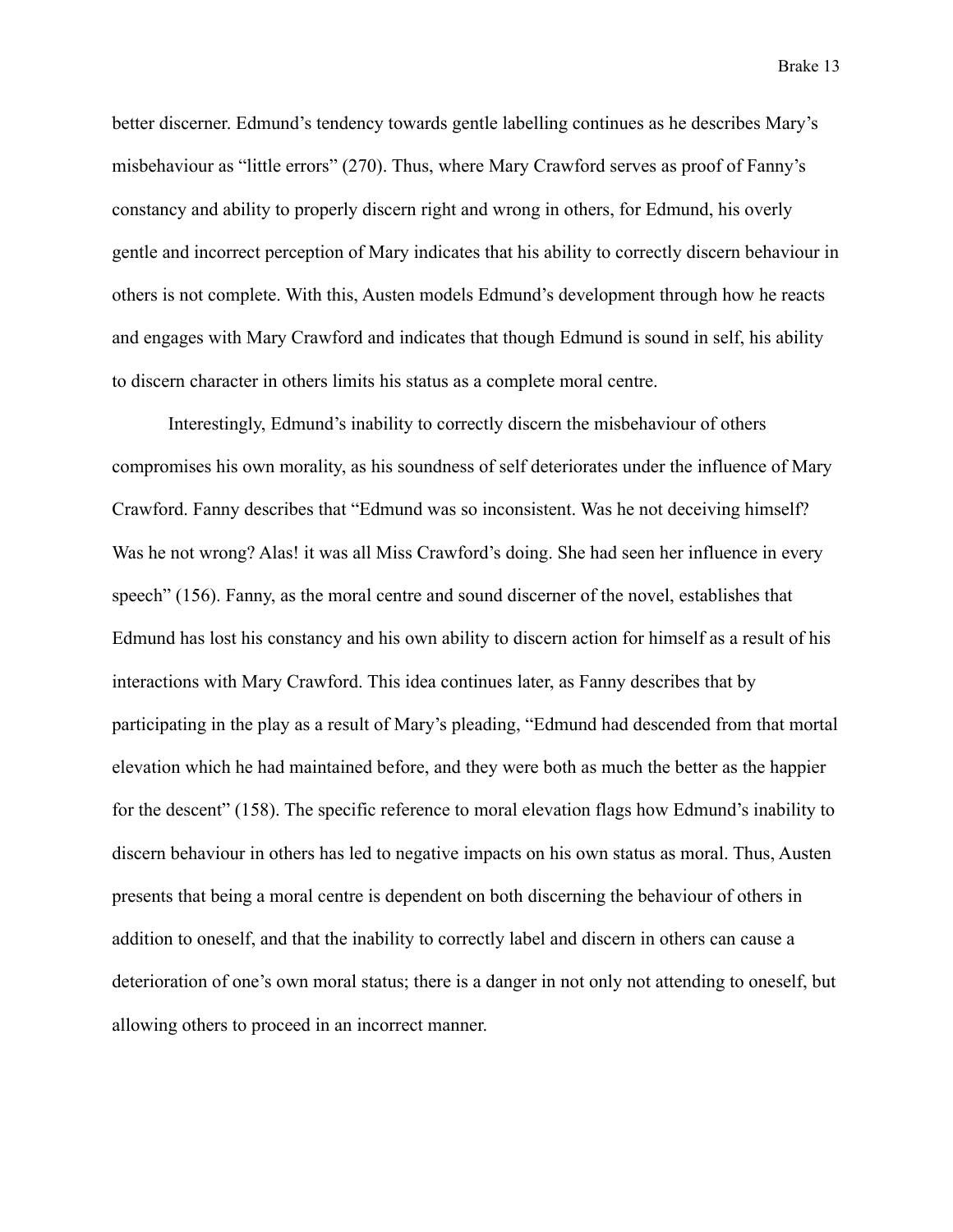However, Edmund's ability to reliably discern morality in others evolves throughout *Mansfield Park* and the completion of this second aspect solidifies his status as a moral centre by the end of the novel. Edmund's shifting language towards Mary, as well as his discussion of the difference between thought and action, signals the progression in his ability to discern. For instance, approaching the end of the novel and after the incident between Edmund's sister, Maria Bertram, and Henry Crawford, Edmund realizes the true faults that lie in Mary's character. Edmund describes to Fanny that "The evil lies yet deeper; in [Mary's] total ignorance, unsuspiciousness of there being such feelings, in a perversion of mind which made it natural to her to treat the subject as she did" (456). Edmund's strong language in describing Mary as "evil" is in line with Fanny's earlier comment of Mary's "sin," aligning Edmund's ability to discern with Fanny, and thus, characterizing it as sound. This change in Edmund's language works to further illustrate his personal evolution as he is now able to label her behaviour with adequate severity. Edmund's improved discernment is not only directed towards Mary, but to other characters too. Edmund speaks of his intended "plan of education" for his sisters, but recognizes that he was unable to properly right and wrong them. He remarks:

"Something must have been wanting *within*, or time would have worn away much of its ill effect. He feared that principle, active principle, had been wanting, that they never had been properly taught to govern their inclinations and tempers, by that sense of duty which can alone suffice. They had been instructed theoretically in their religion, but never required to bring it into daily practice. To be distinguished for elegance and accomplishments...could have had no useful influence in that way, no moral effects on the mind. He had meant them to be good, but his cares had been directed to the understanding and manners, not the disposition" (463).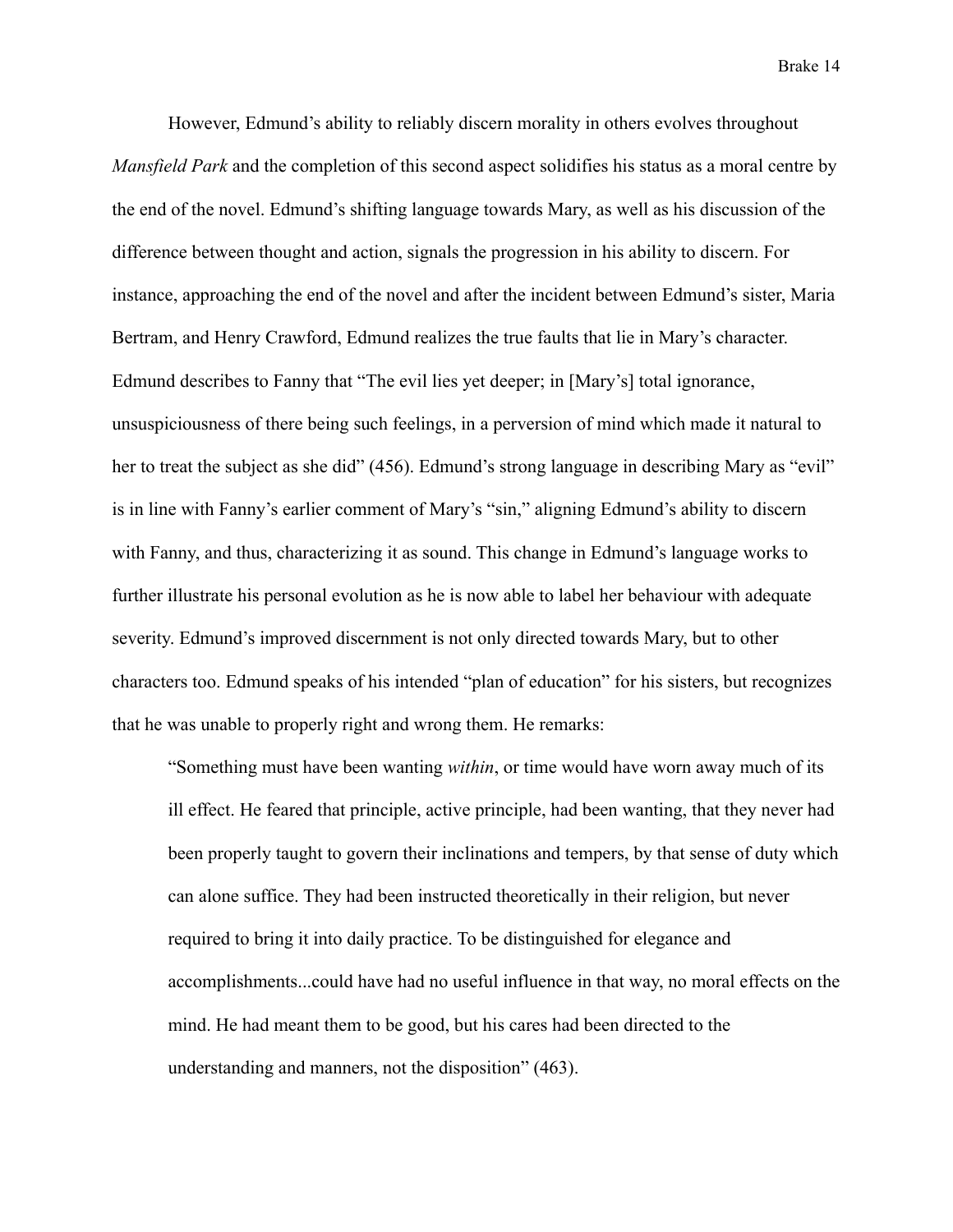Edmund's recognition of his error demonstrates his development and ability to properly discern right and wrong in others, adequately perceiving the severity in thought as well as in action. With his ability to discern moral behaviour in himself and in others, Edmund assumes the status of moral centre as defined by Austen.

Thus, in her portrayal of Fanny as an ideal and Edmund as an evolving character, Austen establishes two components to being a moral centre: the ability to discern right and wrong behaviour in oneself and the ability to discern this behaviour in others. For Austen, there is a difference between simply being good and being a moral centre, where the latter has a component of discernment towards both oneself and others, as Austen establishes through Edmund's progression. As Fosbery writes, "Fanny is ready for Edmund Bertram—it is he who has come to appreciate her and this he can do only when he has appreciated the world of the Crawfords" (114). When Edmund develops his ability to discern right and wrong in others in addition to himself, Austen solidifies his status as a complete moral centre, reinforcing the importance of both self and other in being a moral individual.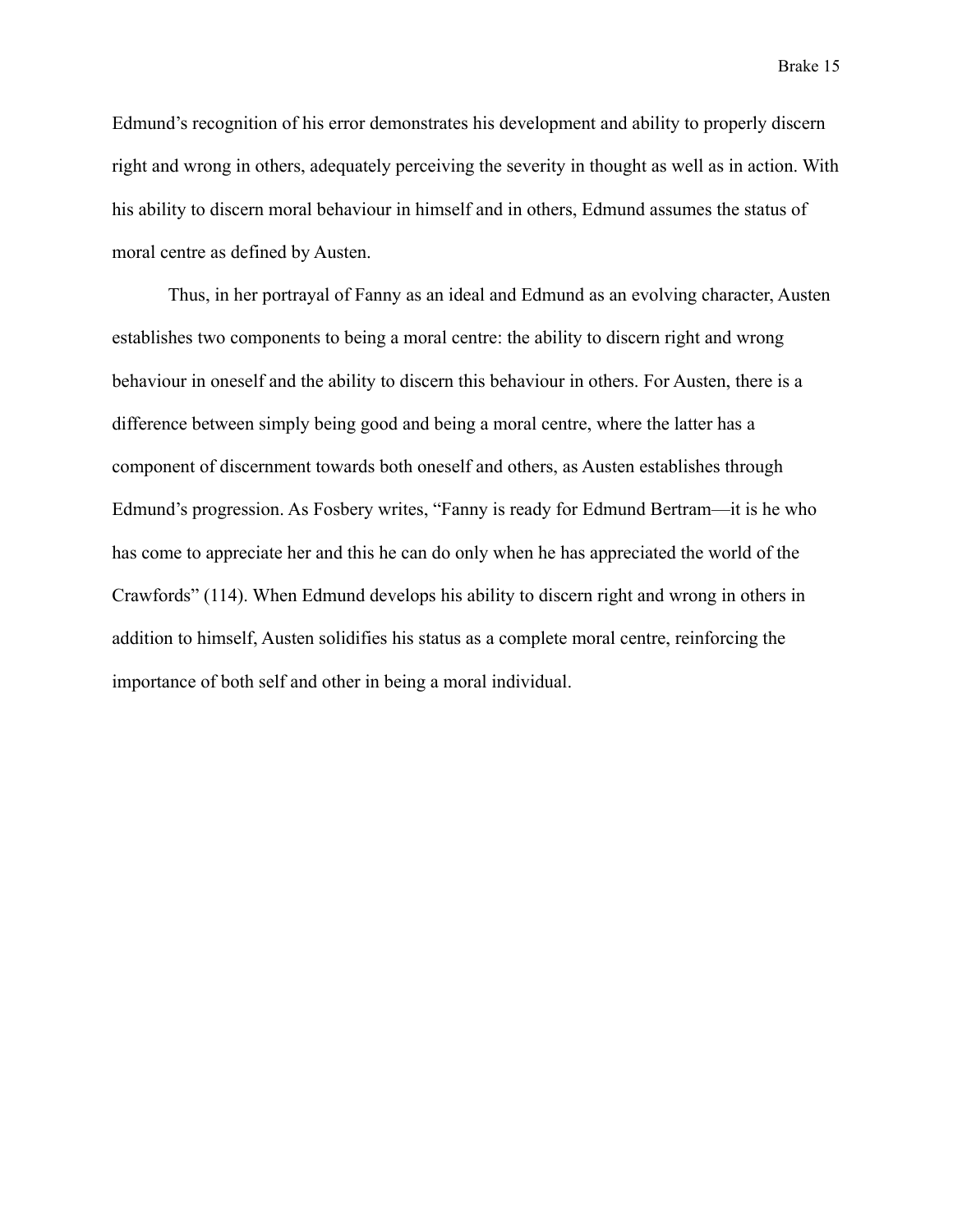"Silly things do cease to be silly if they are done by sensible people in an impudent way. Wickedness is always wickedness, but folly is not always folly. It depends upon the character of those who handle it." (*Emma* 153-154)

Where Austen establishes the qualities of an ideal moral centre in the characters of Fanny and Edmund in *Mansfield Park*, *Emma* explores how morality actually exists. Through a system of gentle reproofs and in contrasting the non-ideal Elton with the idealized Knightley, Austen defines what constitutes a moral authority and decenters authority from religious institution to community. Like her models of moral centres in *Mansfield Park*, serving as a moral authority comprises two distinct components: the self and the other. However, differences arise between moral centres and moral authorities in that moral centres possess the ability to discern what is right and wrong for themselves and others, while moral authorities have a duty to uphold what is right and wrong to self and other. In *Emma*, Austen contrasts Mr. Elton and Mr. Knightley through whether they uphold their duties to themselves through their internal motivation and their conduct in front of others. Austen then contrasts the two through whether they uphold their duties to others in their role as a leader and attitude towards other characters. With this, Austen also uses Emma's character development and recognition of moral authority through religious diction to reinforce the migration of moral authority from Mr. Elton to Mr. Knightley.

Mr. Elton's failed duty as a moral authority to himself is often exemplified by his corrupt internal motivations. Austen characterizes Mr. Elton to be vain and self-centered, putting his status as moral authority into question. In one example, Emma comments that "Mr. Elton was proving himself, in many respects, the very opposite of what [Emma] had meant and believed him—proud, assuming, conceited; very full of his own claims, and little concerned about the feelings of others" (99). This condemnation outlines the primary faults that contribute to Mr. Elton's inability to uphold moral conduct in himself. In another instance, Austen describes Mr.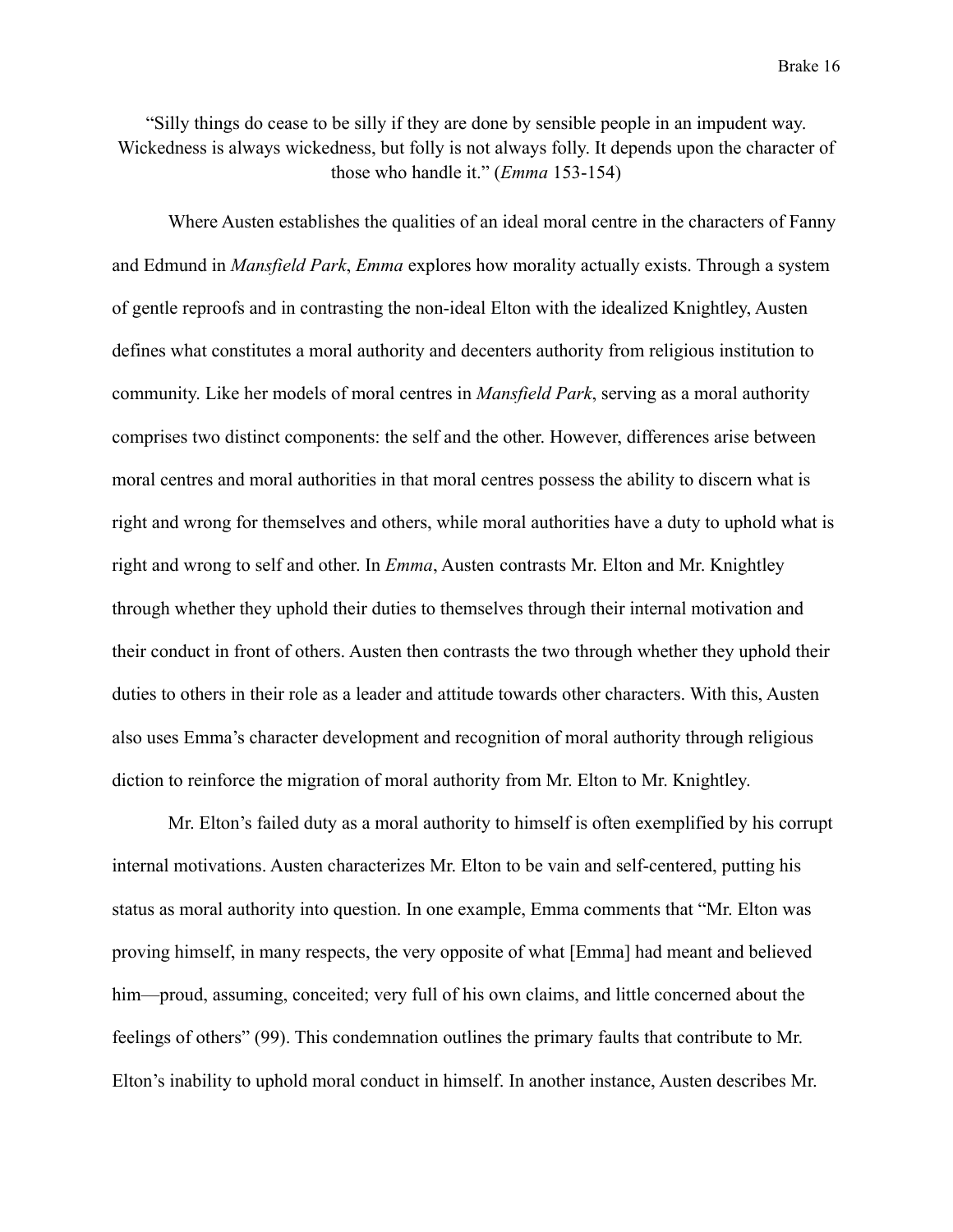Elton as "almost too gallant to be in love," establishing that Mr. Elton is so vain and invested in his own interests that he is unable to perceive anything outside of himself (*Emma* 35). This selfishness continues in his action, like when he assumes "himself the right of first interest" to Emma, deeply offending Mrs Weston and requiring a "reproof" from Mrs Weston to "restore him to his senses" (92). This foppish behaviour, as a result of selfish motivations, only solidifies Mr. Elton's inability to discern right and wrong for himself and act morally, failing to fulfill a central component of moral authority.

Austen further characterizes Mr. Elton's corrupted sense of self through his artificial conduct in front of other characters. For instance, when Emma presents her portrait of Harriet to Mr. Elton, he flatters her to no end, and when other characters introduce valid criticism of the portrait, Mr. Elton tells them, "Oh, no—certainly not," reiterating to Emma that her work is perfect (34). Given the other reactions to the painting, it is clear that Mr. Elton is being superficially complimentary. In a similar example, Emma notes that Mr. Elton "does sigh and languish, and study for compliments" (35-36). There is a sense that nothing Mr. Elton does is ever natural. That he is always practiced, even in trifling instances like the practiced compliments, highlights a much larger issue with his character: if he cannot be genuine in his interactions with others, when is he ever genuine? Another example of Mr. Elton's practiced and superficial air arises from John Knightley, as he describes to Emma that "I never in my life saw a man more intent on being agreeable than Mr. Elton. It is downright labour to him where the ladies are concerned. With men he can be rational and unaffected, but when he has ladies to please, every feature works" (82).<sup>2</sup> While the reference to "labour" indicates that Mr. Elton puts work into his conduct and that his presentation is not natural, the example becomes immoral

<sup>&</sup>lt;sup>2</sup> This detail about Mr. Elton's "every feature" only condemns him further, as it is shown that he will employ anything he can to manipulate how he is perceived by others, to the effect that nothing about his character can be viewed as true or real.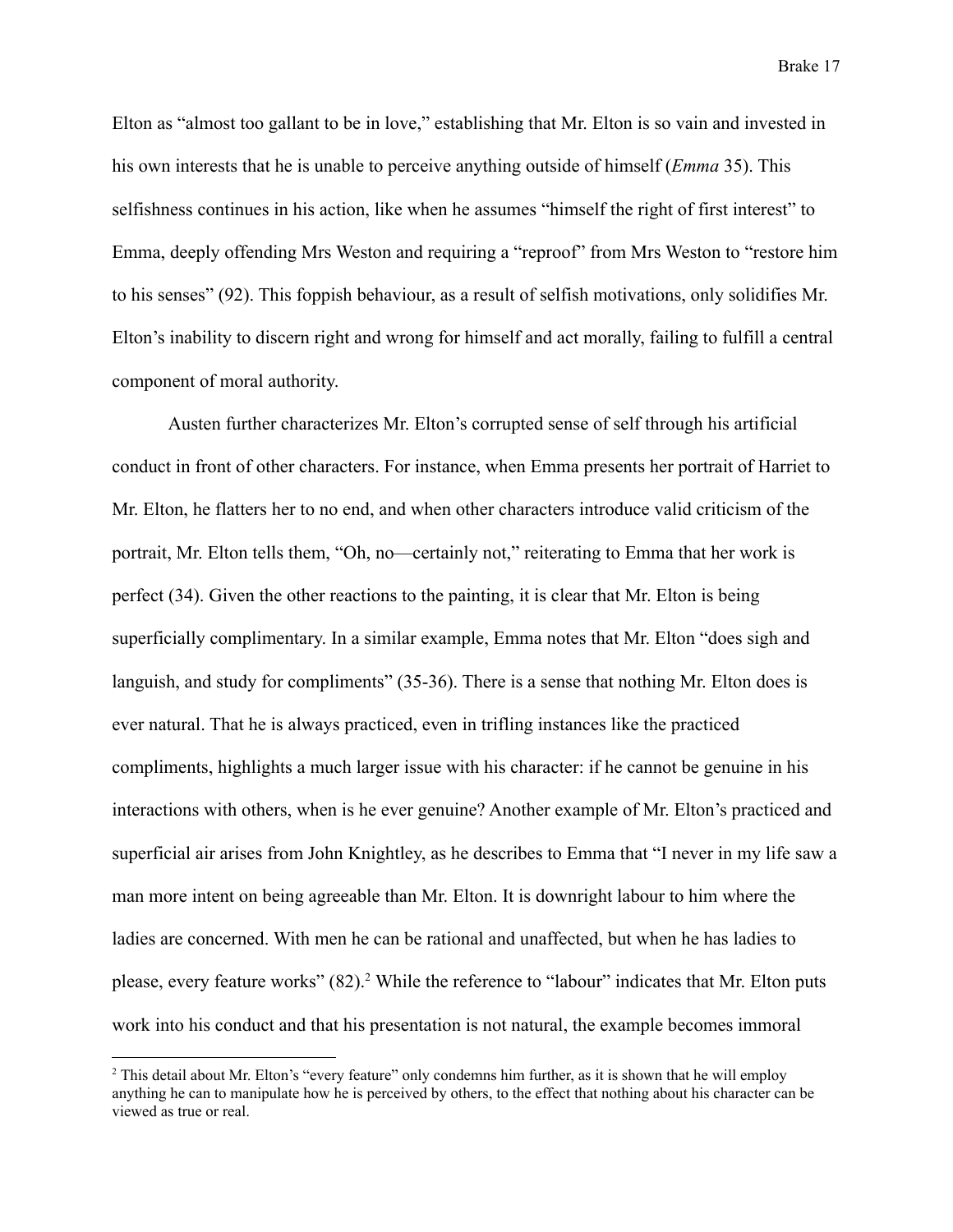when considering that Mr. Elton uses his affect to different ends and with different individuals, altering himself so greatly around women that his social mis-steps take on an air of cunning. As such, Austen draws further question to Mr. Elton's role as a moral authority in her criticism of his superficial conduct.

Austen exemplifies Mr. Elton's inability to uphold his duty to others through his superficial fulfillment of his clerical role. While Mr. Elton is present for many of the central social interactions of *Emma*, the audience has a limited sense as to who he is as a clergyman. Moreover, the few instances where Mr. Elton is described within the context of his role as vicar are incredibly superficial. For instance, Harriet claims to Emma that "Mr. Elton is so good to the poor!" despite there not being any description of Mr. Elton's interactions with the poor throughout the entire novel (111). In a similar example, Harriet comments that Mr. Elton is "a man that everybody looks up to, quite like Mr. Knightley" (56). It is interesting that the comparison of the two is established so early on, but Mr. Elton is only superficially recognized to be like Mr. Knightley due to the similar positions they are meant to uphold in the community. Any praise of Mr. Elton is never actually proven, and only serves as a representation of the false praise that is given to those in clergy. Austen writes later in the novel that a parishioner goes to visit Mr. Elton to "seek relief from the parish" (279). Austen is making an important distinction here, as it is not Mr. Elton being sought, but the institution that he represents. In a time of need, he is not wanted for moral support or guidance, but for whatever economic support the church as a whole can provide. It becomes clear that Mr. Elton is only recognized for surface-level support. While Mr. Elton will take advantage of the rewards associated with his position—such as attending dinner parties and other social occasions—he is incapable of fulfilling any of the spiritual or moral responsibilities required of a true moral authority. Mr. Elton serves as a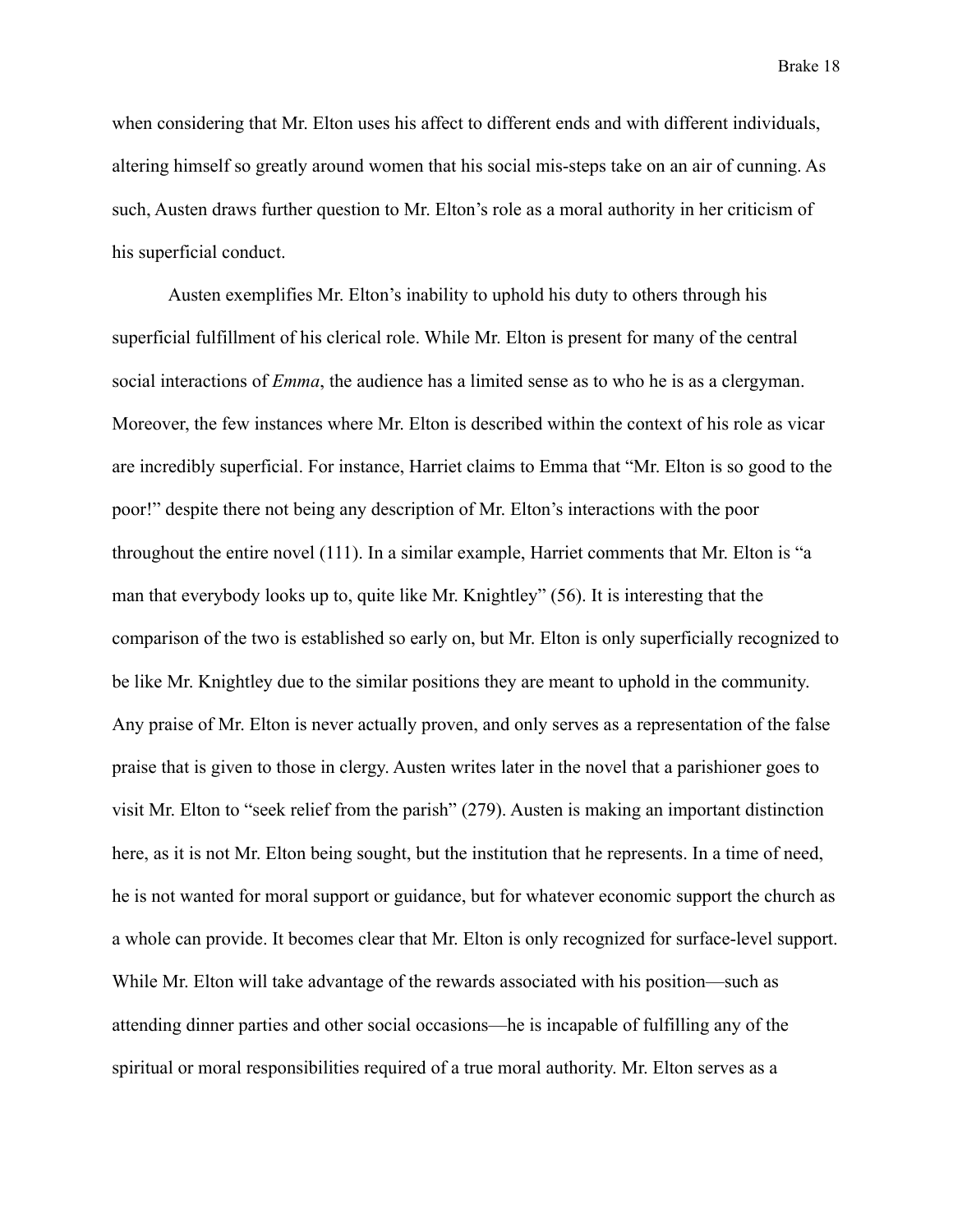representative of clergy who "pursue[s] church careers largely out of necessity" and "lack[s] spiritual vocation" (Moore 317). Thus, Austen criticizes Mr. Elton for assuming a role he has no intention of adequately fulfilling and as such, does not recognize him as the moral authority of Highbury as his position would typically necessitate.

Mr. Elton's pretentious and inconsiderate attitude towards others in his community further discredits his status as a moral authority. In fact, the way Mr. Elton speaks of Harriet directly opposes this sense that he is kind or good to those less fortunate than himself, as he tells Emma, "Everybody has their level; but as for myself, I am not, I think, quite so much at a loss. I need not so totally despair of an equal alliance as to be addressing myself to Miss Smith!" (97). While there exists a solid basis for his not wanting to marry Harriet, the callous way Mr. Elton describes her as being so solidly beneath him and how he would have to "despair" to address himself to her is needlessly cruel. In another example, Mr. Elton refuses to dance with Harriet, with the narrator noting that "[Mr. Knightley] was warm in his reprobation of Mr. Elton's conduct; it had been unpardonable rudeness," and Mr. Knightley himself noting that Mr. Elton's actions were "wounding" (240). Though Mr. Elton's role as a clergyman is as a leader and model of behaviour for his community, he is evidently rude and improper, destabilizing his position as a moral authority based on his lack of duty or care towards others in his community. Mr. Elton's disregard for his duty to self and others is especially important since he is a member of clergy, demonstrating Austen's broader decentering of moral authority from institutions.

Where Mr. Elton clearly has no sense of moral duty to himself, Mr. Knightley is the exact opposite, with his internal motivations presenting as sensible and selfless in stark contrast to Mr. Elton's vanity and selfishness. Even from his name, Austen establishes Mr. Knightley as a humane man who is thoughtful and considerate. In one example, Emma describes Mr. Knightley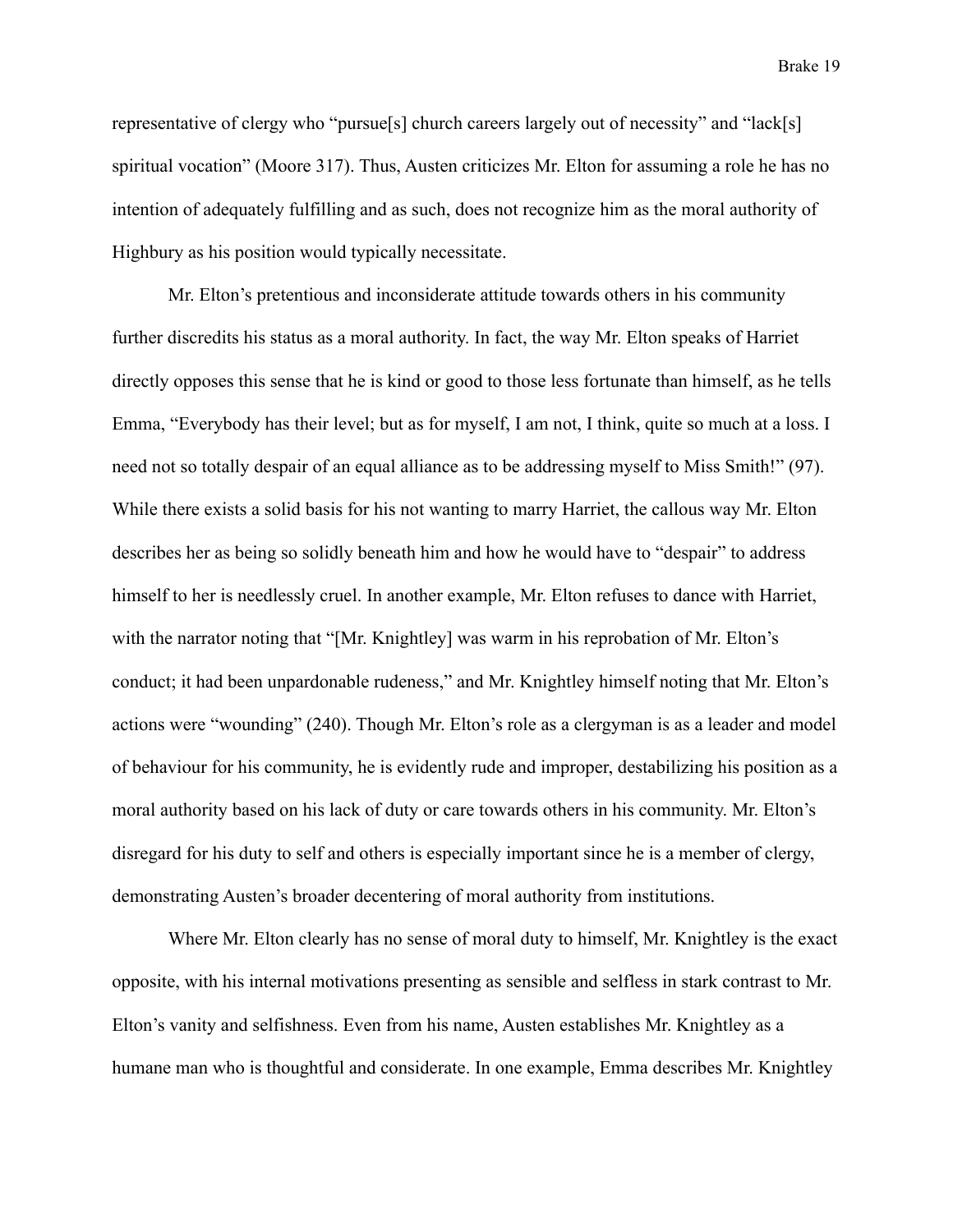as "upright justice and clear-sighted good-will" (303). Austen associates Mr. Knightley with justice itself, implying both his clear moral code and his application of it through action. As James Bennett notes in his article on Mr. Knightley, "He is almost always kind, tolerant, generous, dignified, resolute, right in his judgements, and clear about his own motives—a man to respect and even love" (250). Moreover, Mr. Knightley does not just demonstrate this duty to himself, he is aware of the duty too. Mr. Knightley tells Emma that "There is one thing, Emma, which a man can always do, if he chooses, and that is, his duty" (107). It is this understanding, in addition to his upholding his sense of duty which sets Mr. Knightley apart from other characters of *Emma*. As such, Mr. Knightley's genuine selflessness and sound internal motivations cements his sense of moral duty to himself as he possesses both the ability to discern right from wrong in himself and apply it.

Mr. Knightley's sound sense of duty to himself is further established in his genuine presentation of self and his awareness of the performativity of others. An example where both of these characteristics are present is when Emma is presenting her portrait of Harriet to Mr. Knightley and Mr. Elton. While Mr. Elton flatters Emma to no end and declares her portrait of Harriet to be perfect, Mr. Knightley comments that Emma has actually "made her too tall" (34). Where Mr. Elton acts only in ways that work to his benefit, Mr. Knightley values accurate judgement and does not care for the consequences if it means he is doing what is right.<sup>3</sup> Mr. Knightley demonstrates the ability to discern right and wrong but also takes the corresponding action that is essential to serving as a moral authority. While she establishes Mr. Knightley's genuine conduct, Austen also establishes his ability to discern when conduct is artificial in others; the narrator comments, "there was one spirit among them not to be softened, from its

<sup>&</sup>lt;sup>3</sup>In this contrast between the supplanted moral authority in Elton and Austen's proposed alternative in Knightley, she solidifies both Mr. Knightley's genuine conduct in front of others and Mr. Elton's artificiality.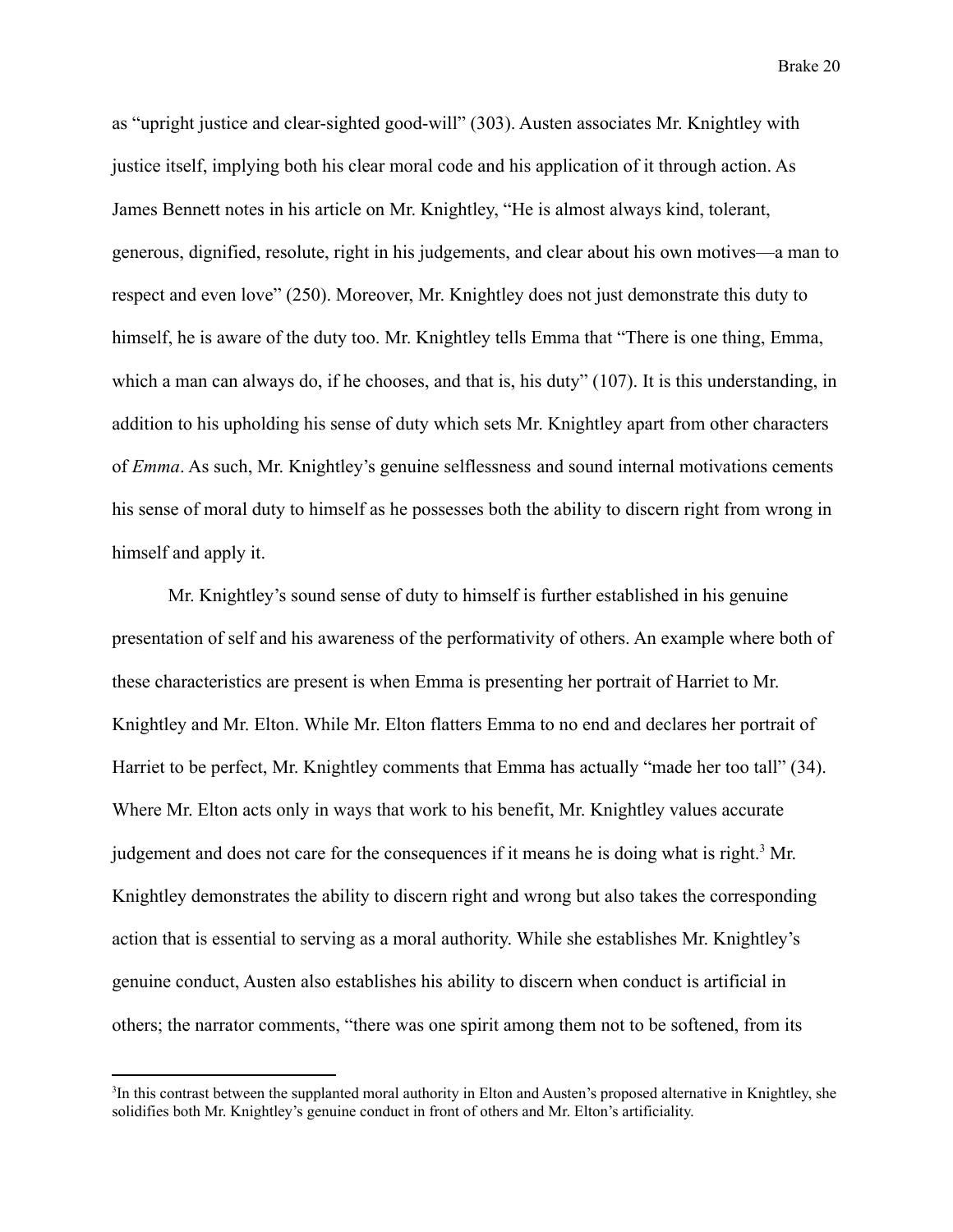power of censure, by bows or smiles" (149). Mr. Knightley is immune to charm and assesses people on a deeper level, establishing him as the voice of reason through both his contrast with and recognition of Mr. Elton's behaviour. As such, Austen gives Mr. Knightley a reliable edge as he fulfills a sound understanding of moral duty to oneself.

With regards to the moral authority's duty to others, Mr. Knightley also fulfills this requirement in his strong sense of duty and responsibility for others. In fact, Austen positions Mr. Knightley as a natural leader of the community. When at the picnic, Austen writes that Mr. Knightley is "placed to see them all," with reference to his position in relation to the other characters of Highbury. With this, Austen establishes that Mr. Knightley literally and metaphorically sees all; he is the judge of the community, rightly and naturally assuming a position of guidance over others. Emma herself remarks of Mr. Knightley that "He is happy as possible by himself; with his farm, and his sheep, and his library, and all the parish to manage" (163). Austen includes the community in with Mr. Knightley's own everyday duties, relating to the audience that his responsibility for the parish is just as real as any responsibility to himself, a harsh contrast to the selfishness of Mr. Elton. As such, Mr. Knightley is not "trifling or silly" and adopts his role as leader of the community with graciousness, as his sensible nature and sense of responsibility towards those of his community allow him to fulfill this duty to others (154).

Also relevant to Mr. Knightley's stance as a moral authority is his balanced and caring attitude towards all members of Highbury, even irrespective of class. For instance, throughout the novel, Mr. Knightley serves as a counsellor and even as a friend to Robert Martin, providing advice and respecting his voice (43). Moreover, Mr. Knightley recognizes the limitations wealth places on individuals, describing of Miss Bates that "were she a woman of fortune, I would leave every harmless absurdity to take its chance; I would not quarrel with you for any liberties of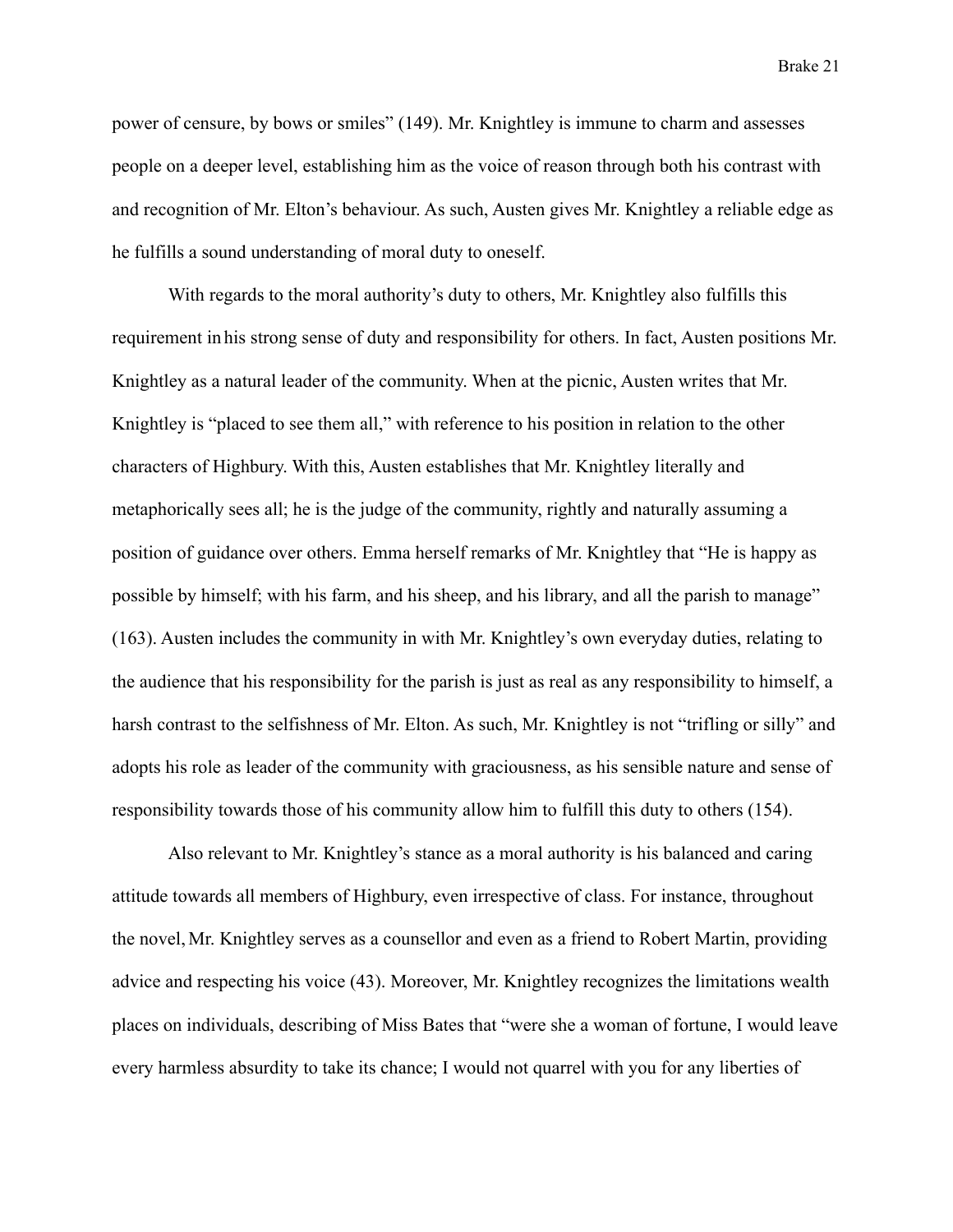manner...She is poor; she has sunk from the comforts she was born to...Her situation should secure your compassion" (273). This example is particularly relevant as Mr. Knightley recognizes that any error in character of the poorer characters is not attributable to them, but to their status in society, affording them forgiveness for what they cannot control and treating them with the utmost respect.<sup>4</sup> Thus, Mr. Knightley's clear understanding of and respect for all members of Highbury as demonstrated through action further cements his status as the true moral authority of the community.

Austen solidifies the contrast between Mr. Elton and Mr. Knightley and the status of the latter as a true moral authority through Emma's recognition and ability to discern the difference between the two. With Emma's perception mirroring that of the audience's, Austen completes the migration of moral authority from Mr. Elton and religious institutions to Mr. Knightley and the community. Addressing Emma's perception of Mr. Elton, while Emma initially likes and even respects Mr. Elton, she gradually loses her regard for him as the novel progresses. While previous examples of Emma's view of Mr. Elton as "proud" and "conceited" are cited in previous paragraphs, the most severe condemnation of Mr. Elton comes from Emma after the ball. When Mr. Elton refuses a dance with Harriet, Emma remarks that "Mr. Elton was not the superior creature she had believed him. The fever was over...the evil feelings of the Eltons" (241). Interesting in this quote is the reference to illness and evil, as though the Eltons are a plague upon the community of Highbury. This severe language only reinforces that Mr. Elton is not the proper centre of authority for Highbury, as Emma's development throughout the novel corresponds to the shifting of moral authority away from their automatic attribution to clergy.

<sup>4</sup> This stands out in sharp contrast to Mr. Elton, whose derisive comments of Harriet regarding her class characterizes his pretentiousness and condescending view towards others.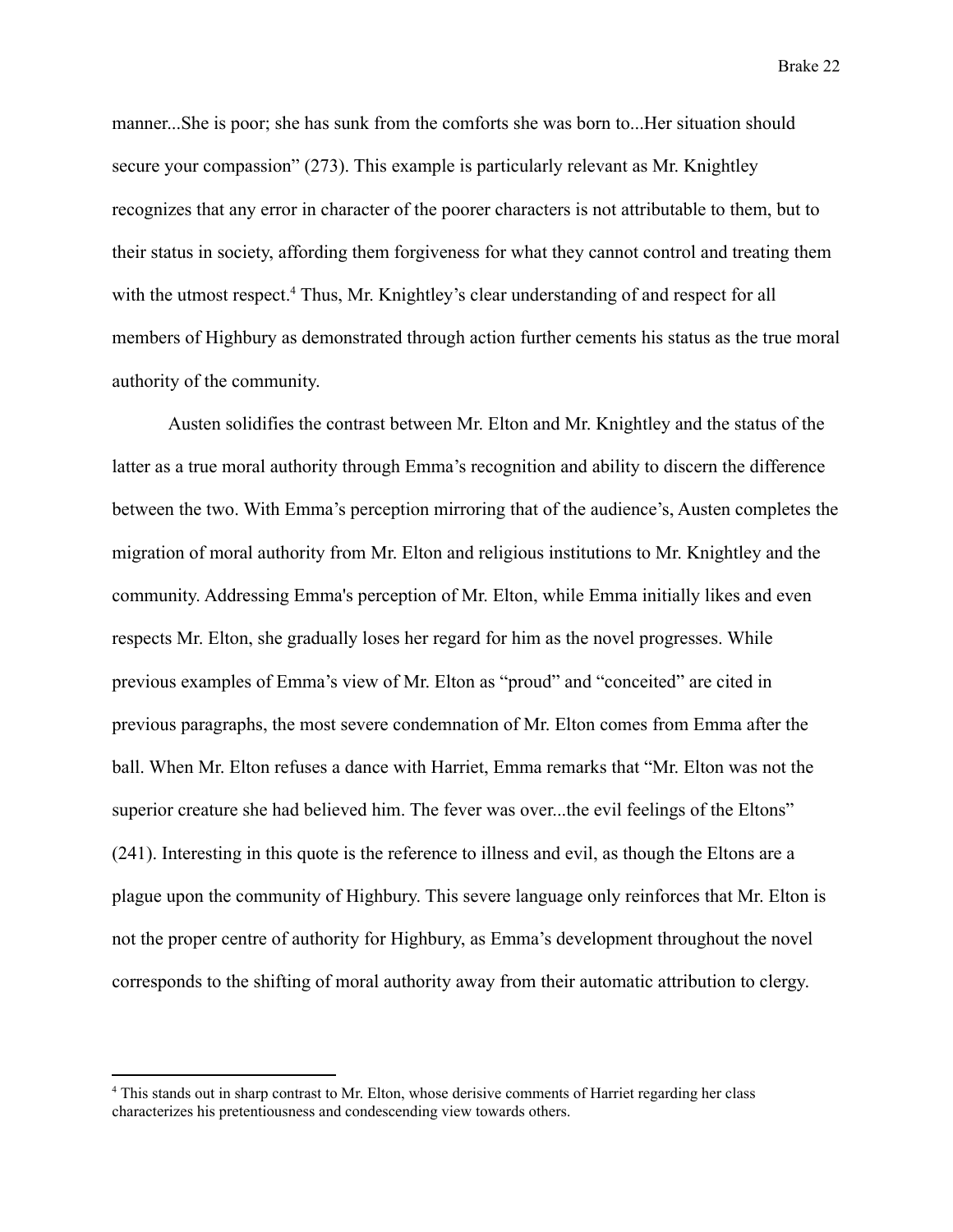Directly opposing Emma's realizations of Mr. Elton's impropriety are her realizations of Mr. Knightley's greatness and her desire to fulfill his expectations of her. Emma's spiritual and moral development is strongly prompted by Mr. Knightley's comments on her behaviour, and she ultimately reports to him. For instance, Emma remarks that she "supposed she must say more before she were entitled to [Mr. Knightley's] clemency" (311). In introducing the spiritually charged "clemency" to Emma and Mr. Knightley's interaction, Austen reinforces that Mr. Knightley is the moral authority, with this spiritual connotation only reinforcing Mr. Knightley's authoritative position. Austen also writes that Emma "worship[s]" Mr. Knightley, further illustrating the recognition of Mr. Knightley as the true leader in the community (328). In both of these moments, the religious diction cements the shift in moral authority from the traditional, religious representative in Mr. Elton, to the community in Mr. Knightley. As such, Austen demonstrates that a more stable and unified community is not upheld by clergy, but by an upstanding member of the community.

Thus, through her characterizations of Mr. Elton as flawed and Mr. Knightley as refined and with Emma's recognition of these characteristics, Austen shifts authority from those who may only hold it out of a superficial label or associated role to those who truly understand and fulfill the duties required of a moral authority. In Mr. Elton, the audience sees a critique of religious action done for non-spiritual ends, and while his mistakes are simple and foppish, Austen does draw attention to the severity in his action. While not an explicit critique, viewing Mr. Elton through the lens of what a spiritual leader should be and contrasted with the moral centre of Mr. Knightley, it becomes clear that Mr. Elton is a vain and disingenuous man who highlights the flaws in adopting a role without considering a sense of duty. While Mr. Elton appears silly and trifling, he is representative of a larger issue of men who adopt the role of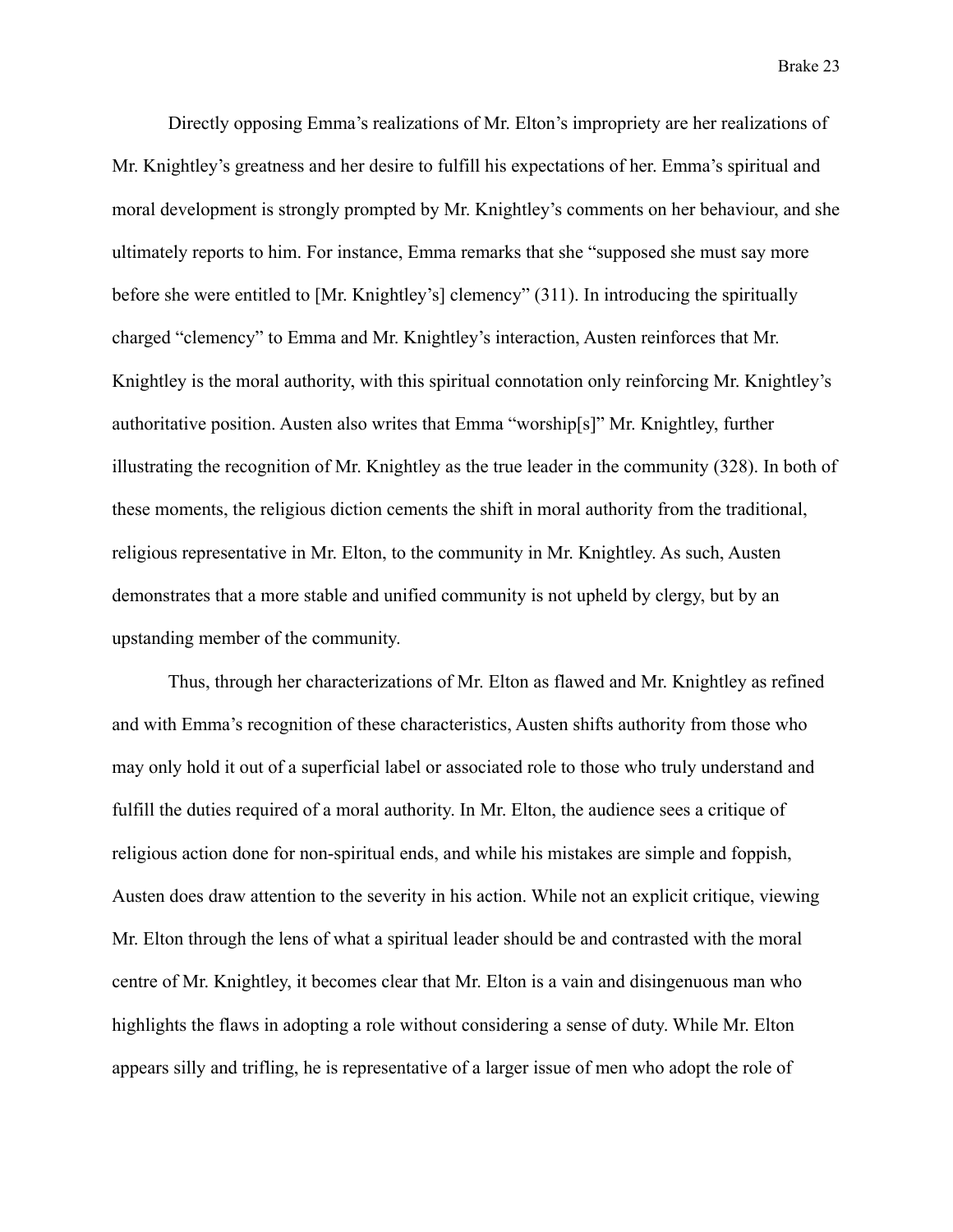clergy without truly becoming what is expected. As such, Austen's characterization of Mr. Elton creates unsteadiness in viewing clergy as moral centres and so begins the migration of guidance and responsibility to individuals outside of the institution. Austen establishes that Mr. Elton—and the unrefined clergy he represents—often receive unearned recognition as leaders or moral authority based purely on their association with religious institutions. Instead of upholding this authority, Austen decenters morality from religious institutions and posits Mr. Knightley as the true leader of the community and moral authority of the novel. For Austen, the church is no longer the sole authority on what is right or wrong, destabilizing previously accepted moral traditions and introducing new ideals for individuals to consider in upholding their duty to themselves and others.

With her exploration of what it is to be a moral centre in *Mansfield Park* and her decentering of moral authority in *Emma*, Austen responds to the religious cultural landscape at her time of writing by shifting responsibility from the institution to the individual. Even having Fanny as the ideal and not Edmund, the clerical representative of *Mansfield Park*, indicates that Austen is beginning to destabilize institutional authority, placing emphasis on the "inner guide" and shifting focus from a spiritual leader to oneself. Moral authority becomes a duty not to others, but to oneself, as Austen centers listening to, developing, and using one's inner guide as the ideal. As such, Austen places individual development at the centre of a moral practice and places one's accountability not to the church or clergy, but to one's community. Austen's focus is on "the individual's solitary, unmediated journey to grace, enlightenment, and understanding," where one's duty is not just to spiritual leaders, but to oneself and those in their community (Moore 317). Much like the characters of Emma and Edmund, Austen's audience learns through her presentation of ideals to model oneself after and flawed or incomplete representatives to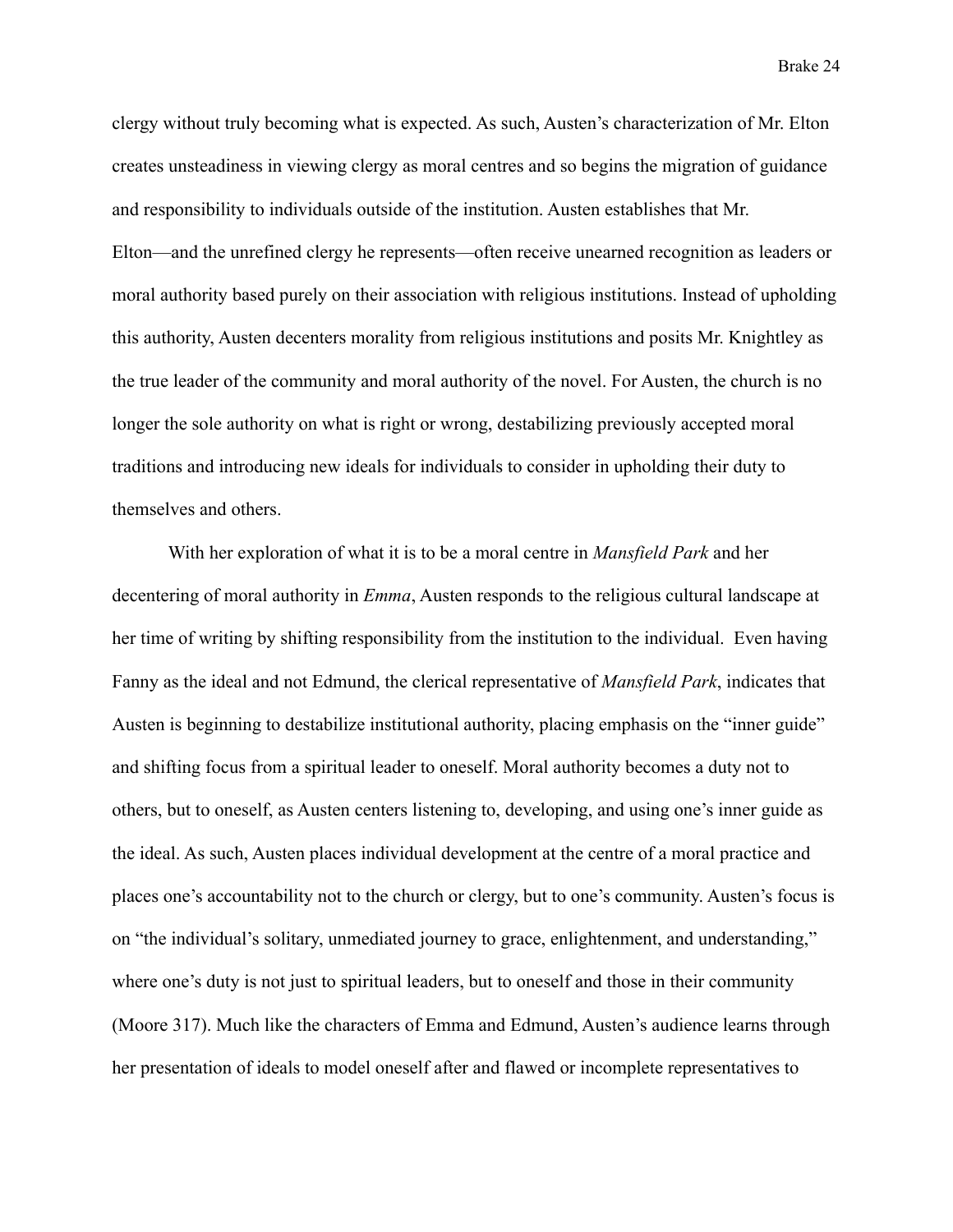learn from. Where the faults of Austen's flawed characters "owe more to unsatisfactory education than original sin," it follows that she allows her audience the opportunity for a satisfactory education through her writing (Moore 316). In her implicit approach to morality, Austen mirrors in her audience the learning of her characters, allowing for a subtle yet effective instruction of what it means to be moral, where morality can exist, what duty one owes to others, and most importantly, what duty one owes to oneself.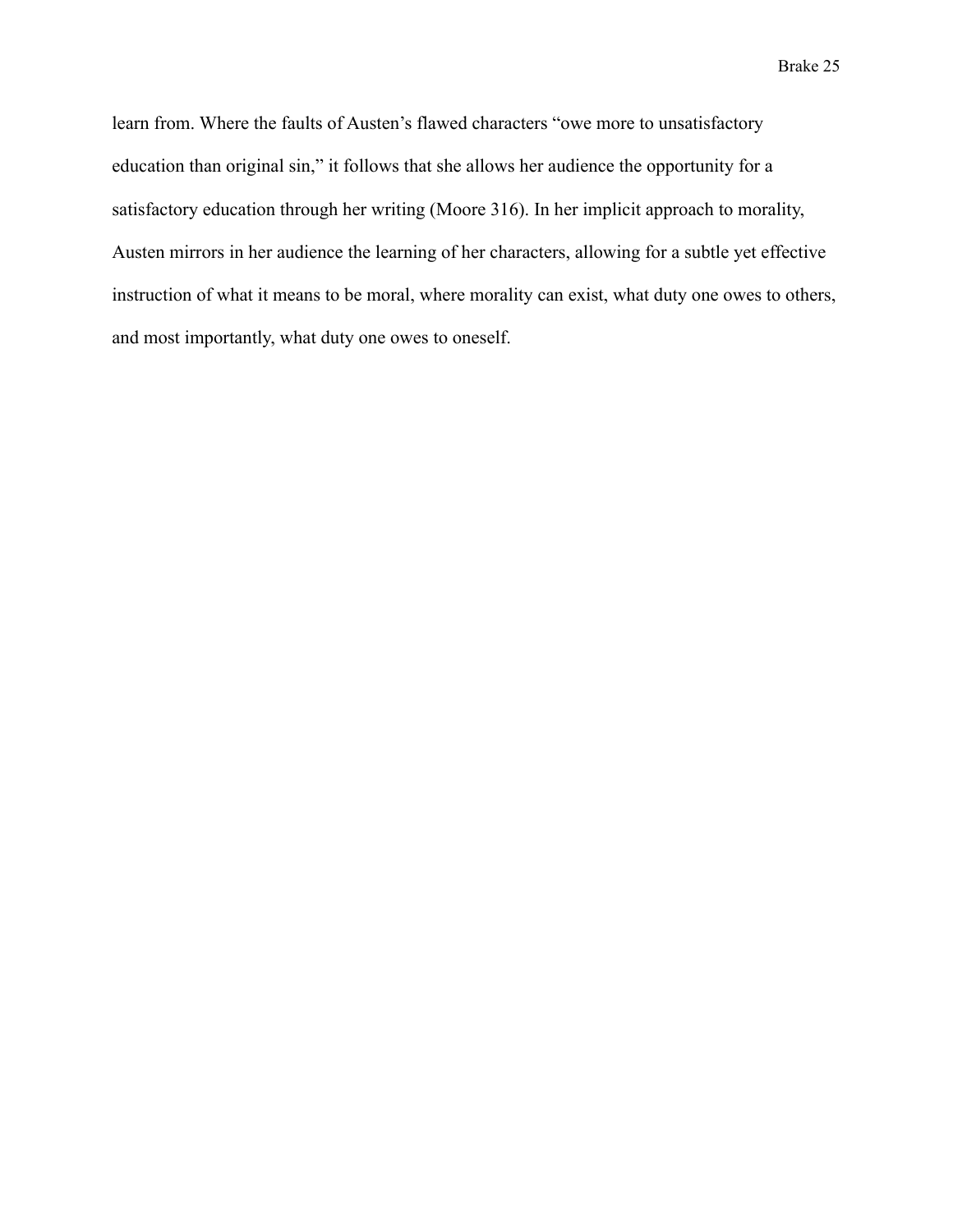**Chapter II:** Moral Authority Lost and Gained From Institution to Individual in Thomas Hardy's *Tess of the D'Urbervilles*

"We enter church, and we have to say, 'We have erred and strayed from Thy ways like lost sheep', when what we want to say is, 'Why are we made to err and stray like lost sheep?' Then we have to sing, 'My soul doth magnify the Lord', when what we want to sing is, 'O that my soul could find some Lord that it could magnify!' Till it can, let us magnify good works, and develop all means of easing mortals' progress through a world not worthy of them." —Thomas Hardy (Florence Emily Hardy 332)

Thomas Hardy's discussions of religion in his writing were likely influenced by his own experience with and observation of religious practice altering over time. As Florence Emily Hardy relates in her biography, Thomas Hardy's experience studying architecture under Raphael Brandon lends an archeological appreciation for physical religious spaces (77). From a young age, Hardy's interest in how physical spaces mediate interactions—especially religious ones—was apparent. His exposure to restoration most likely imbued him with the historical importance of religious structures, an idea he would come to explore more in his adult writings. As his own experience with religion changed over his lifetime, Hardy's fascination became more concerned with how these religious spaces conflict with religious teachings, and to a larger extent, how an evolving society begins to grow away from religious spaces, religious teachings, and God Himself. Hardy even notes a change in the focus given to certain areas of scripture. He notes that Christianity in his time was solely focused on Christ, and that it "limits itself to the religion of emotional morality and altruism that was taught by Jesus Christ" (FE Hardy 333). This focus on fragments of scripture contributes greatly to not only the expectations of religious practice, but to societal expectations, extending its effects from religious practice to what behaviour may be deemed appropriate or moral by communities as a whole. Hardy's more cynical approach to Christianity becomes clearer when reading his comments on other religions, as he notes that "Other moral religions within whose sphere the name of Christ has never been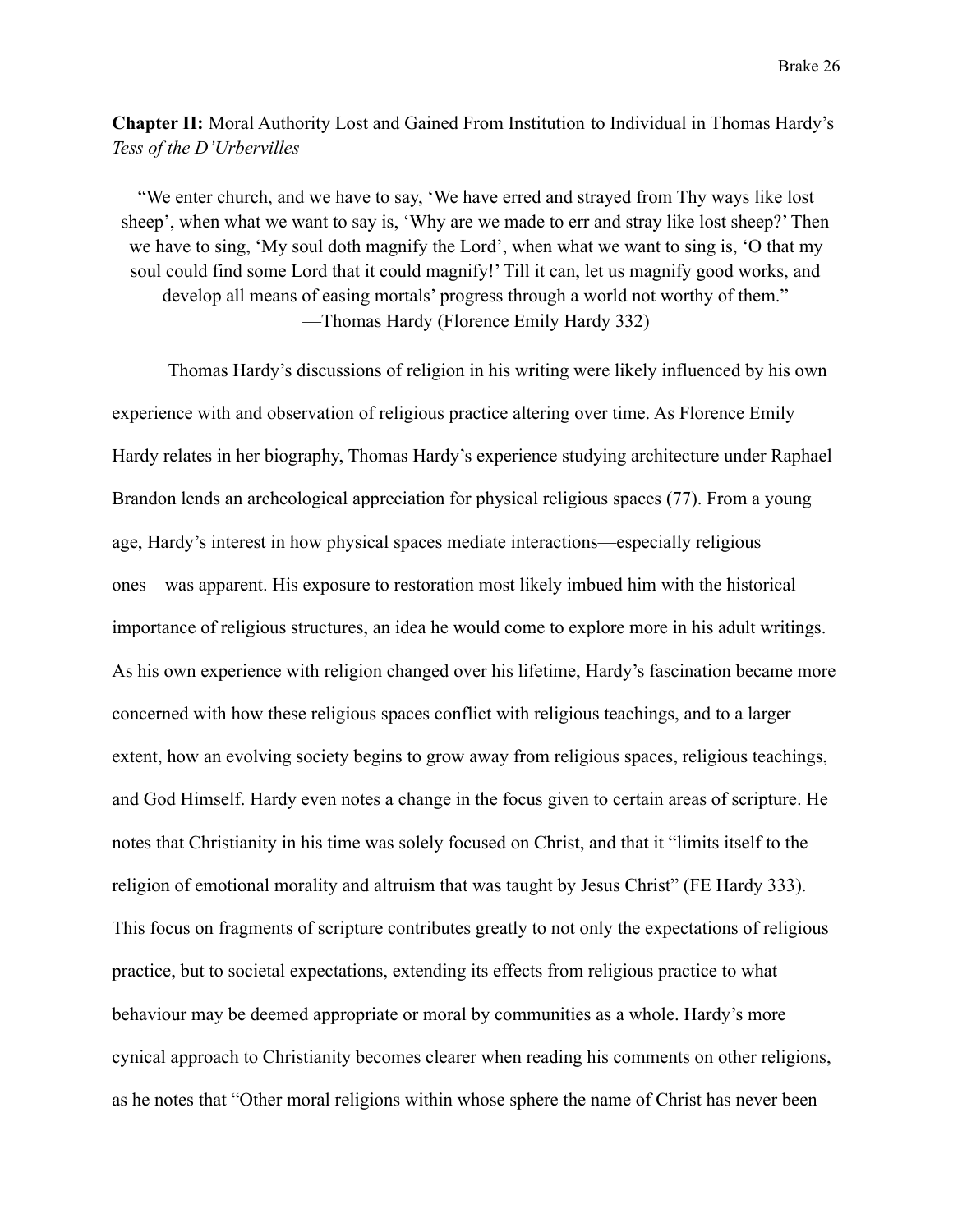heard, teach the same thing!" (FE Hardy 333). That Hardy is capable of noting potential flaws that exist within the typical religious teachings of his time period reflects a great change from his boyhood and becomes relevant in the recognition and exploration of whether the nineteenth-century application of religious teachings in England are appropriate. Moreover, his recognition of morality in more than one religious sphere with his reference to "other moral teachings" implicates a movement or changing existence of morality in the nineteenth century, an idea that underpins his writing.

Hardy's historicization of religious spaces can be seen as an influence on his historicization of religion in his writing, tracking how religion has become separate from or conflicts with life in the nineteenth century. Hardy writes, "We say the established words full of the historic sentiment only, mentally adding, 'How happy our ancestors were in repeating in all sincerity these articles of faith!"" (FE Hardy, 332). With this, it becomes clear that to Hardy, religion is only practiced out of a sense of historical obligation, becoming a routine that was done previously and must still be done at present, but recognizing that sincerity has changed as time progressed. Where there is instability in Christian teachings and instability between these teachings and other religions, Hardy is able to challenge his time period's understanding of religion and morality in his writing, considering different definitions of what may be right or moral. Important to note is Hardy's insistence that his novels are not intended for moral instruction (Collins 102). With this, any discussion of Hardy's writing must be viewed with the understanding that Hardy is not definitively proposing a system of belief, nor is he arguing for a particular interpretation. Rather, Hardy presents a wide range of ideas for the reader to consider, allowing for an exploration of topics that may approach truth. It is therefore through this non-didactic approach that Hardy responds to the instability of his religious landscape through an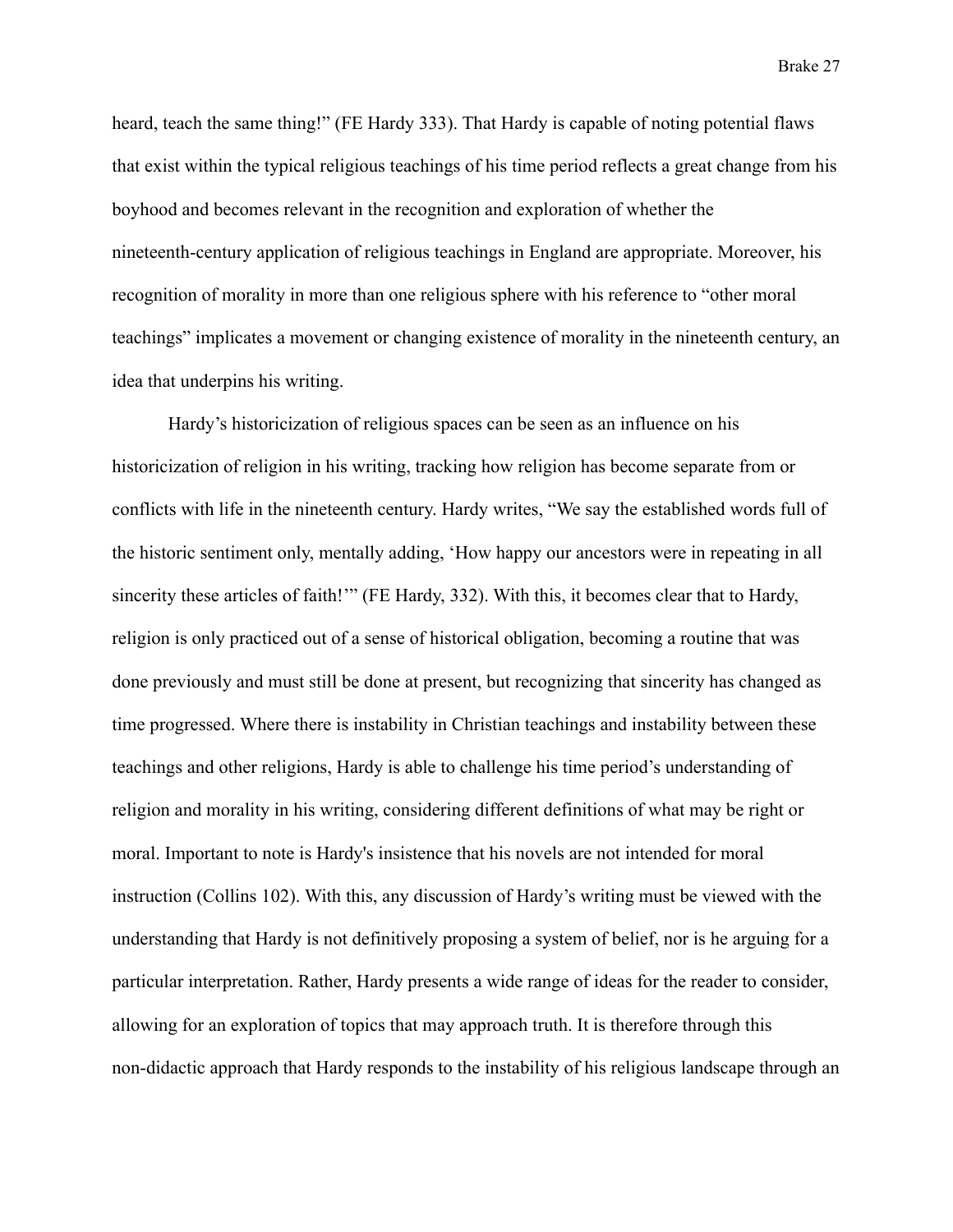exploration of the relationship between religion and morality in his writing, and especially in

*Tess of the D'Urbervilles*.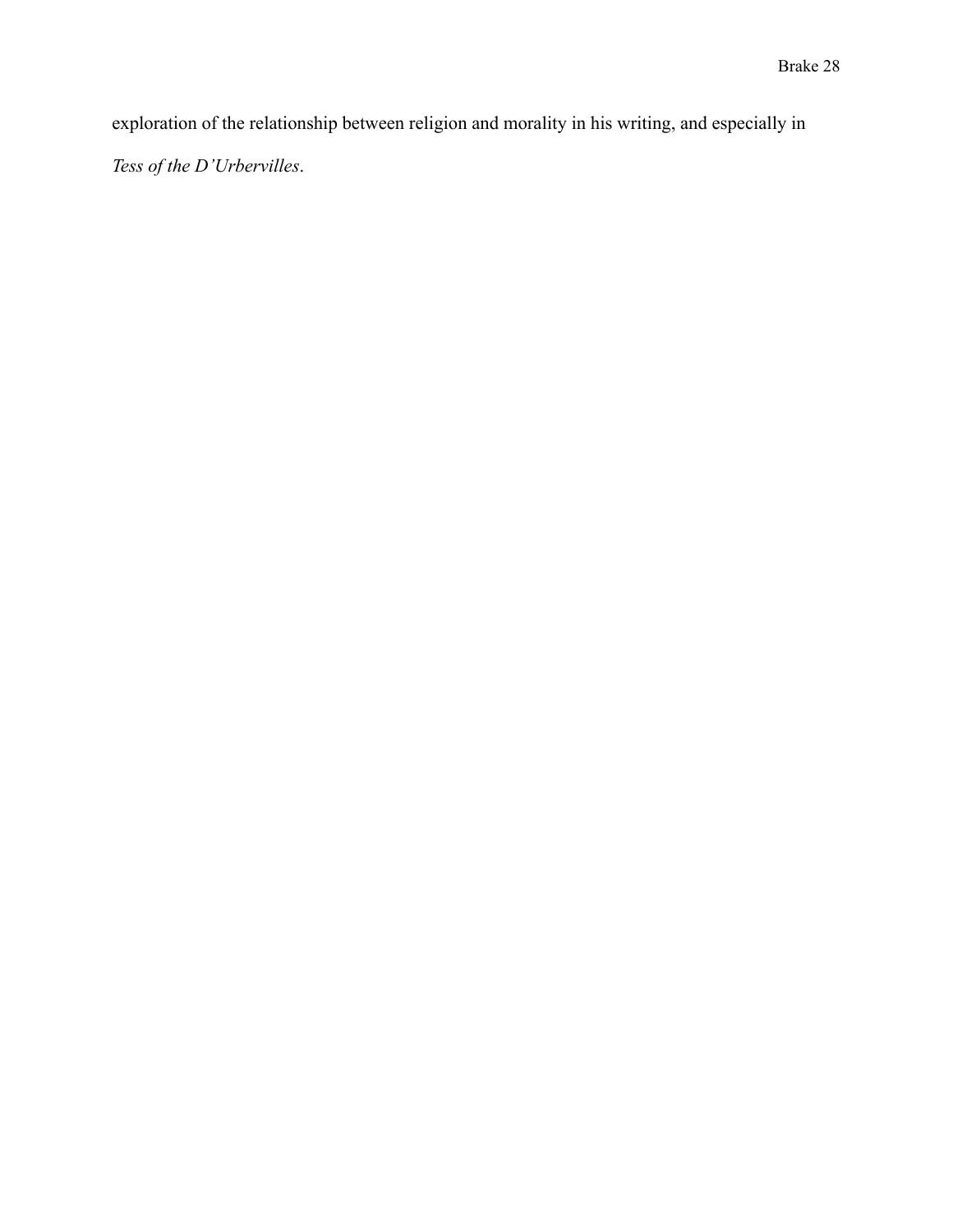"I would ask any too genteel readers, who cannot endure to have said what everybody nowadays thinks and feels, to remember a well-worn sentence of St Jerome's: If an offence comes out of the truth, better it is that the offence come than that the truth be concealed" (Thomas Hardy 5)

Hardy's quote, used in the explanatory note for *Tess of the D'Urbervilles*, perfectly embodies the novel as a whole as an exploration of religion and its relationship with morality. Hardy opens the novel with a call for truth, indicating that what is to come is a revelation of all possible details to allow audiences to better understand and inform their own opinions of the relationship between religion and morality. In his descriptions of these ideas and demonstration of experience in his novel, Hardy poses questions to an audience and gives them the right to answer for themselves using the information provided. With regards to *Tess of the D'Urbervilles* in particular, Hardy notes that "Though the novel was intended to be neither didactic nor aggressive, but in the scenic parts to be representative simply, and in the contemplative to be oftener charged with impressions than with convictions, there have been objectors both to the matter and to the rendering." (Thomas Hardy 7) Given this, it is especially important to refrain from interpreting Hardy's writing as any form of instruction, though Hardy's description of the "matter" and "rendering" of his text draws insight to how he creates a dialogue with his audience. As Tess says to her vicar, "Don't for God's sake speak as saint to sinner, but as you yourself to me myself," Hardy treats his audience with enough respect so as to not preach to them, but allow them to form their own conclusions (115).

Hardy navigates the relationship between religion and morality by creating a highly interwoven, complex conversation that creates impressions on the reader, allowing individuals to learn with Hardy's characters what it means to be moral and where morality can exist. In *Tess of the D'Urbervilles*, Hardy delineates the relationship between religion and morality in three distinct (though strongly interrelated) ways. First, Hardy decenters moral authority away from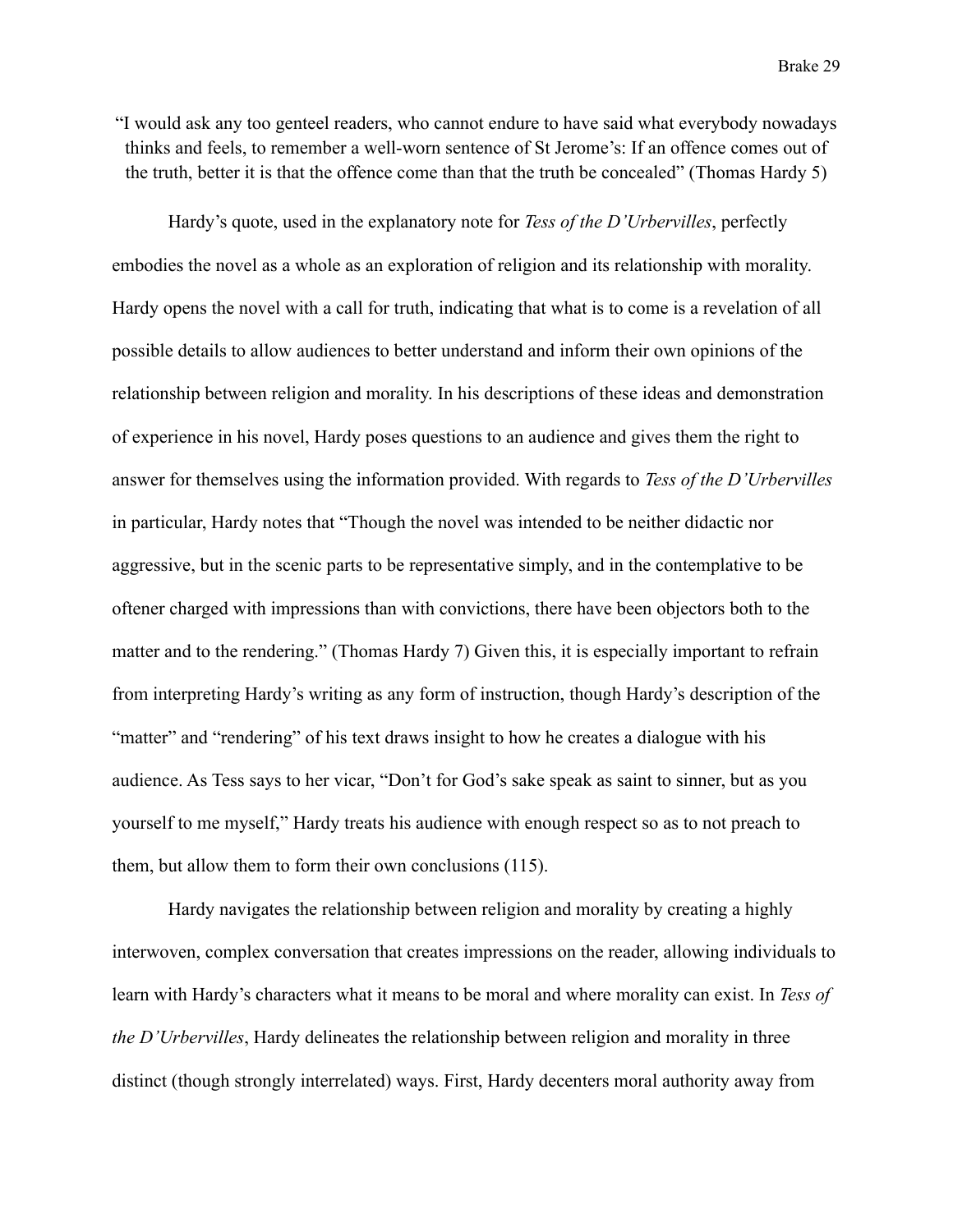religious institutions through representations of conduct in church and the application of religious doctrine by individuals. Secondly, Hardy presents a new, alternative moral centre in his heroine, Tess, through characterizing her as pure, demonstrating her selflessness, and associating her with religious imagery. Thirdly, in using Angel as a learner and audience stand-in, Hardy solidifies the decentering of authority from religious institutions and presentation of a new moral authority in having Angel progress from recognizing traditional moral authorities to Tess.

Hardy decenters the moral authority of the church in part through a critique of vanity in how individuals conduct themselves in church. The narrator directly describes the Lord's day as "this day of Vanity, this Sun's day, when the flesh went forth to coquet with flesh while hypocritically affecting business with spiritual things" (165). Hardy establishes an explicit association between vanity and churchgoing, with the use of "flesh" further invoking a biblical sense of sin with this practice. That vanity is a component of the mortal sin of pride further demonstrates the moral deterioration within religious institutions. In another example, the narrator describes Dairyman Crick's "double character as a working milker and buttermaker here during six days, and on the seventh as a man in shining broad-cloth in his family pew at church," along with the rhyme, "Dairyman Dick / All the week: / On Sundays Mister Richard Crick" (127). With this example, Hardy demonstrates not just vanity, but the compulsion of individuals to live double lives and elevate themselves to a higher (albeit false) status when in church. The overall impression is that how one behaves in church is artificial, as Hardy further complicates the relationship between religious institutions and morality with his criticism of vanity. As Hardy demonstrates, where religious institutions no longer foster moral behaviour, so too do they no longer serve as moral authorities.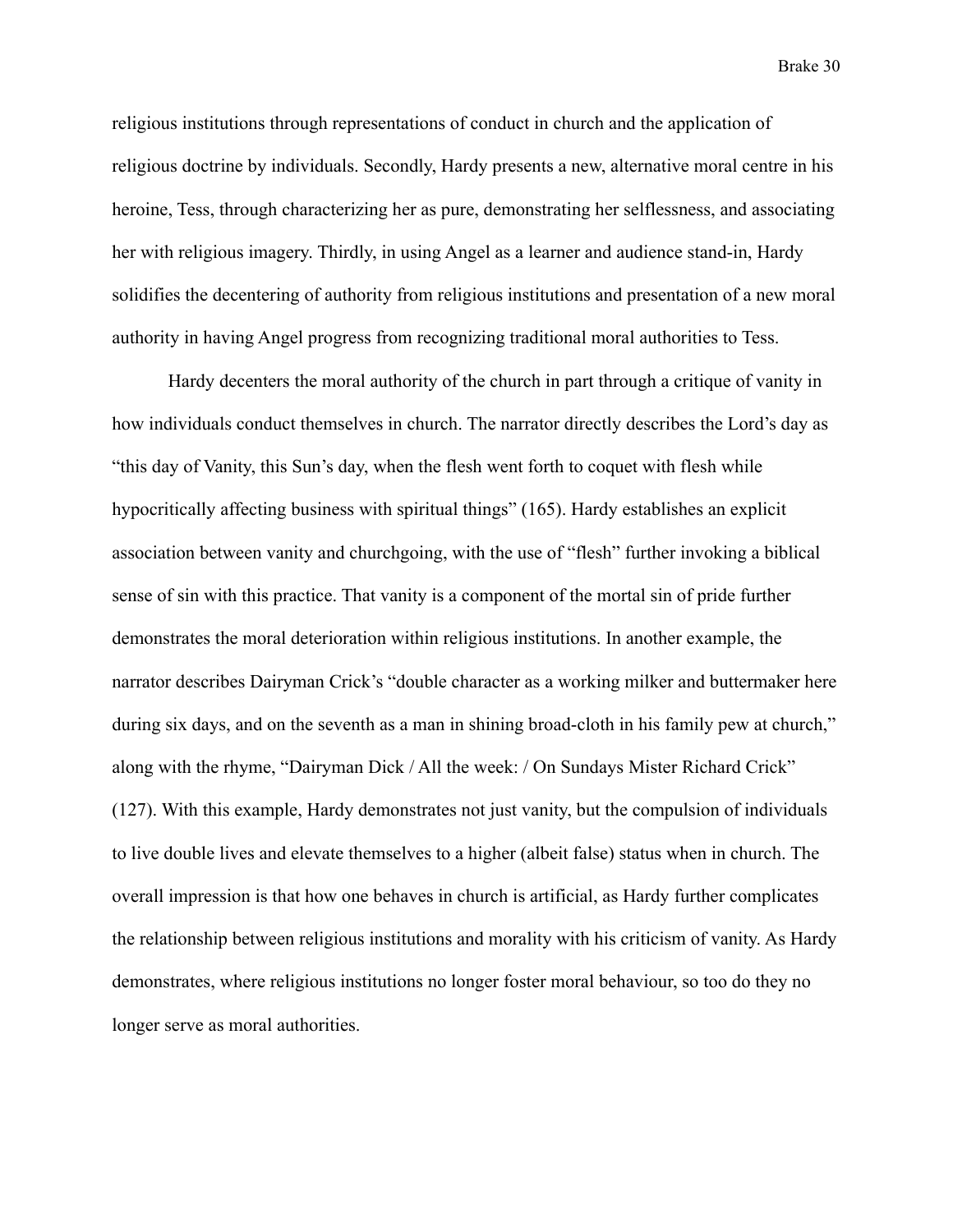Hardy continues the thread of immoral conduct within church through his representation of superficial understanding and action when attending church. The superficial understanding of religious practice is evidenced in part by characters like Izz, who remarks "I've always a' ear at church for pretty verses," implying that a superficial understanding of verse is all the attendees are capable of (102). Hardy's representations of superficial action in church often take the form of gossip, as Hardy writes when Tess enters the church that "The people who had turned their heads turned them again as the service proceeded; and at last observing her they whispered to each other. She knew what their whispers were about, grew sick at heart, and felt that she could come to church no more" (102). That this event occurs within what should be a sacred, spiritual practice is all the more relevant as it demonstrates the moral deterioration of religious spaces, with the church becoming a base location for gossiping. Also important to note is that the institution and the people in it are alienating, further reinforcing the decentering of moral authority from these spaces. As such, the criticism of superficial understandings and action within the church only further demonstrates the decreasing moral authority of the religious sphere.

Hardy further criticizes religious authority in different characters' applications of religious doctrine. In particular, Hardy's descriptions of how man enacts punishment out of a sense of religious obligation characterizes the deterioration of moral authority associated with religious institutions. An interesting example of the application of religious teachings comes with the sign painter Tess encounters on her travels. Tess sees a sign that reads, "THY, DAMNATION, SLUMBERETH, NOT<sup>35</sup>, and proceeds to ask the painter, "suppose your sin was not of your own seeking?" (96). The painter replies, "I cannot split hairs on that burning query,"

<sup>&</sup>lt;sup>5</sup> With the improper use of punctuation here, it is clear that Hardy is in some way criticizing the sign painter's representation of doctrine. If it is grammatically incorrect, so too may it be morally incorrect.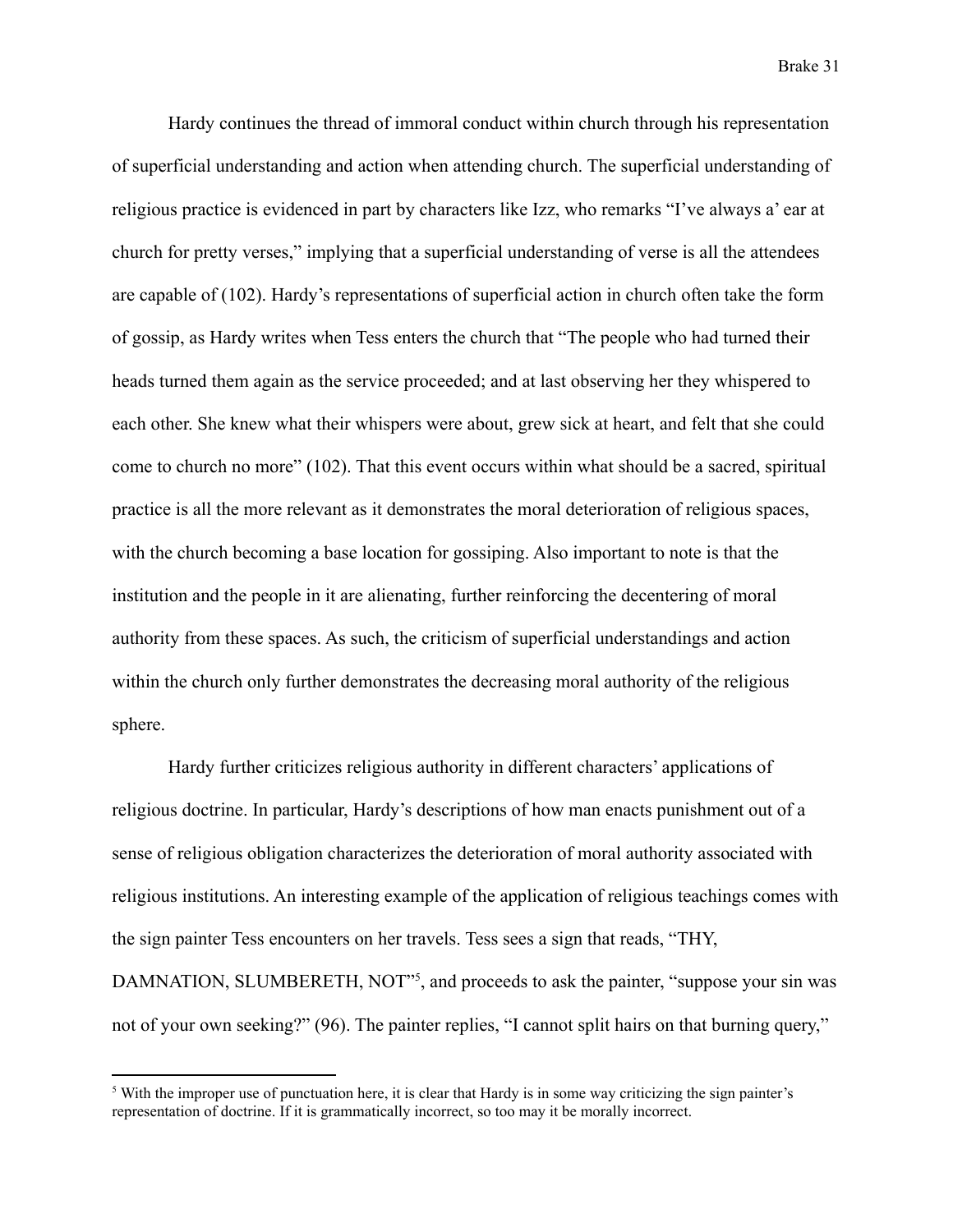demonstrating no nuance to the painter's application of the biblical quote, creating a singular harsh understanding of a complex issue (96). Even when Tess remarks that the signs are "horrible," the painter replies that "That's what they are meant to be!" (96). Through the sign painter, Hardy demonstrates that man's interpretation of religion has become such that it is wholly focused on an erroneous deliverance of punishment, further decentering the moral authority typically held in religion. In another example, when Tess confronts Alec after his so-called reformation, she says, "You, and those like you, take your fill of pleasure on earth by making the life of such as me bitter and black with sorrow; and then it is a fine thing, when you have had enough of that, to think of securing your pleasure in heaven by becoming converted!" (351). In this instance, Hardy establishes the central hypocrisy in man's application of religion, as certain individuals are permitted forgiveness while others are sentenced to alienation and a damnation that slumbereth not. The uncompromising, rigid interpretation of doctrine that is applied by man is alienating, unforgiving, and, within the context of *Tess*, wrong. Thus, through his criticism of the application of religious doctrine in *Tess of the D'Urbervilles,* Hardy further decenters the moral authority of the traditionally recognized religious sphere.

Hardy establishes Tess as a new moral centre through demonstrating her purity. As the subtitle of the novel explicitly states, Tess is a "pure woman," immediately positing her as a positive figure. Hardy himself even notes in the introduction to the novel that the subtitle is "the estimate left in a candid mind of the heroine's character—an estimate that nobody would be likely to dispute" (10). As Lynn Parker notes, "By placing a moral evaluation of Tess at the very beginning of the novel, Hardy invites his readers to judge and evaluate Tess as well," to the effect that Hardy's claim of Tess as a "pure woman" solidifies her stance as a moral authority throughout the novel (273). It is undeniable that, as Hardy so neatly puts it, Tess is "a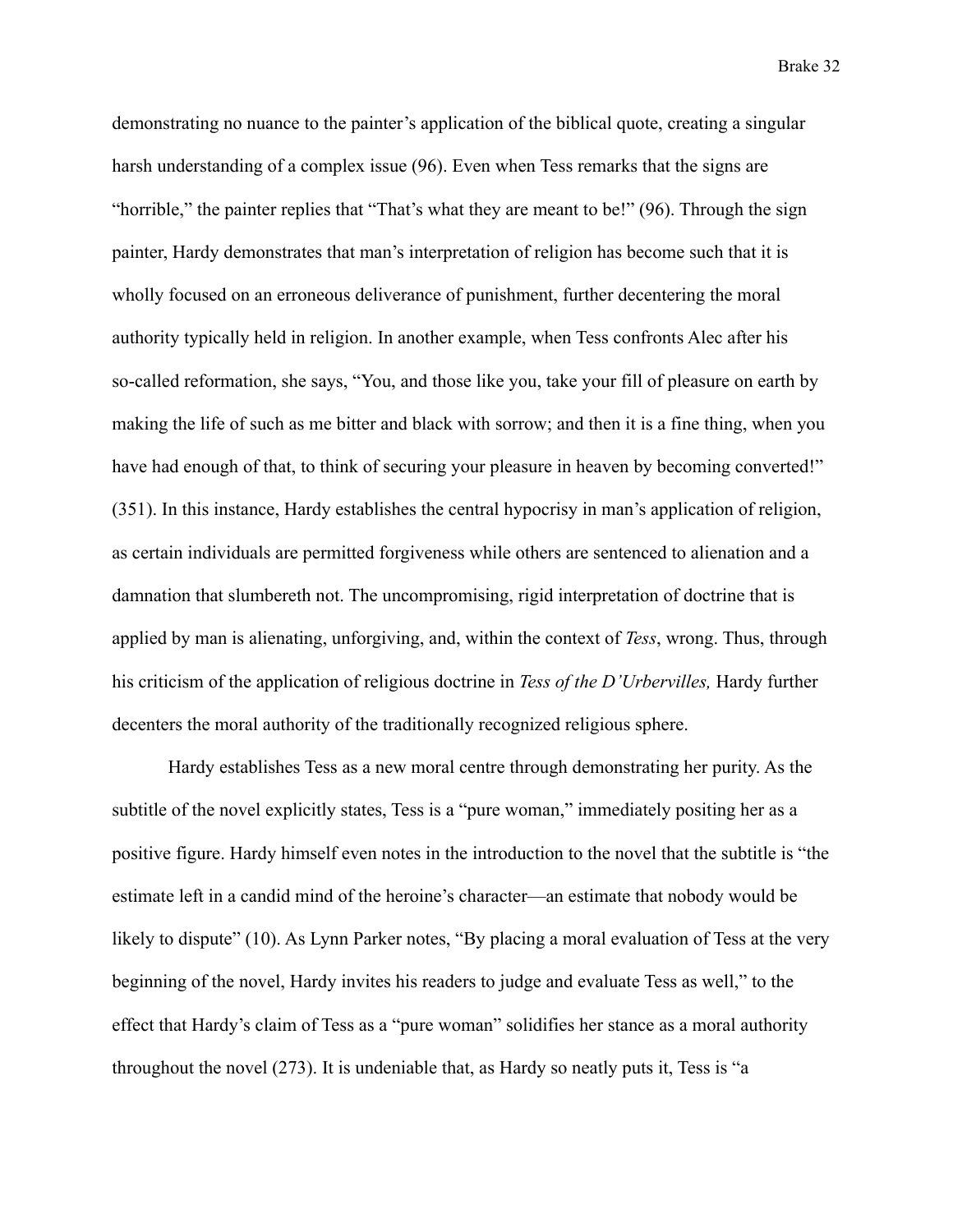fieldwoman pure and simple" (318). As critics note, Tess represents the "demythicized" fallen woman, with Hardy constructing a "morally purged model of victim and survivor" (Auerbach 32). Since Hardy still defines Tess within the confines of morality, Auerbach's label of "morally purged" may be strong, but there is no denying that Tess is a subversion of the sinned against woman who, for once, is able to regain her purity in the status of those around her. As Auerbach notes further, "Tess towers over the arbitrary conventions that label her as sinner" (42). Thus, Hardy's characterization of Tess as pure imbues his heroine with a regained sense of morality, establishing her as a new moral centre that convention may have not recognized previously.

Tess' selfless attitude further contributes to Hardy's portrayal of his heroine as a new centre of morality. Tess' behaviour is consistently moral, and especially so given her ever-present inclination to consider others before she considers herself. In an especially harrowing and emotionally-charged scene, upon the death of her child, Tess cries, "O merciful God, have pity; have pity upon my poor baby...Heap as much anger as you want upon me, and welcome; but pity the child!" (111). Not only is Tess selfless, but she embodies perfectly the ideal mother figure who would wish herself in the place of harm to protect her child. Tess does the same in her role as wife to Angel, choosing not to tell her family "the sorriness of her situation" in Angel leaving her, as "it might have brought reproach upon him" (322). Tess' inclination for guilt also indicates her careful consideration of others and correspondingly selfless attitude, as Hardy describes that "Nobody blamed Tess as she blamed herself" and that she appears as a "figure of Guilt" (41; 103). Tess' careful and constant consideration for others stands in stark contrast to the other characters of the novel, and as such, establishes her as a moral centre on the basis of her selfless behaviour.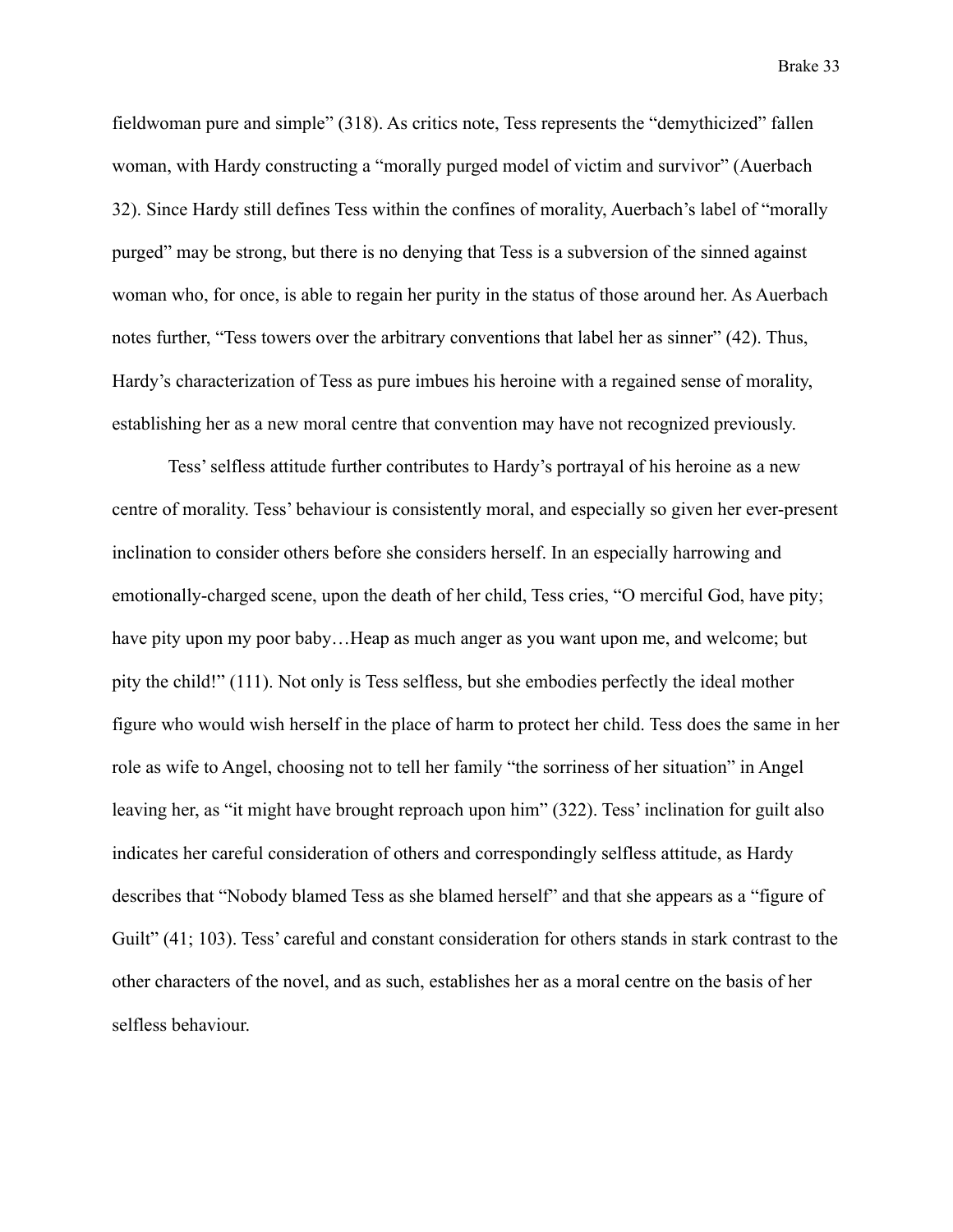Hardy solidifies Tess' status as a moral centre through her associations with religious imagery and status as a martyr. With regards to the former, Hardy describes Tess as "celestial" and the "fresh and virginal daughter of Nature," tying into her characterization as pure while adding depth to her morality as it takes on a divine status (244; 142). The narrator also directly acknowledges Tess' martyrdom, remarking that "This question of a woman telling her story—the heaviest of crosses to herself—seemed but amusement to others. It was as if people should laugh at martyrdom" (209). That Tess is comparable to Jesus cements the view of her as a truly moral being; there exists no better comparison to epitomize her as completely morally pure. That Hardy co-opts religious imagery when describing Tess is further significant as it marks the transition of moral authority from religious institutions to individuals like Tess. The association of Tess with Christ-like imagery continues with her death, as the narrator says of Angel and 'Liza-Lu that "They moved on hand in hand, and never spoke a word, the drooping of their heads being that of Giotto's 'Two Apostles'" (450). In cementing Tess' martyrdom in her death and taking care to illustrate the apostles of Angel and 'Liza-Lu, Hardy creates an inextricable link between his heroine and the most moral figure of Christian tradition. As such, Hardy completes the transition of moral authority to Tess, demonstrating that moral authority can and does exist independently of traditionally recognized institutions.

With Angel, Hardy introduces an arc of a character who actually experiences the process of decentering moral authority, as Angel's opinion of Tess shifts from condemnation to recognition of her as a moral authority. Interestingly, Angel learns through his experiences with Tess, mirroring what Hardy does with his audience as both learn through the progression of the novel what constitutes morality and where it exists. When Tess first reveals her past to Angel, he is unable to accept her behaviour and views the assault on Tess as a reflection of her impurity.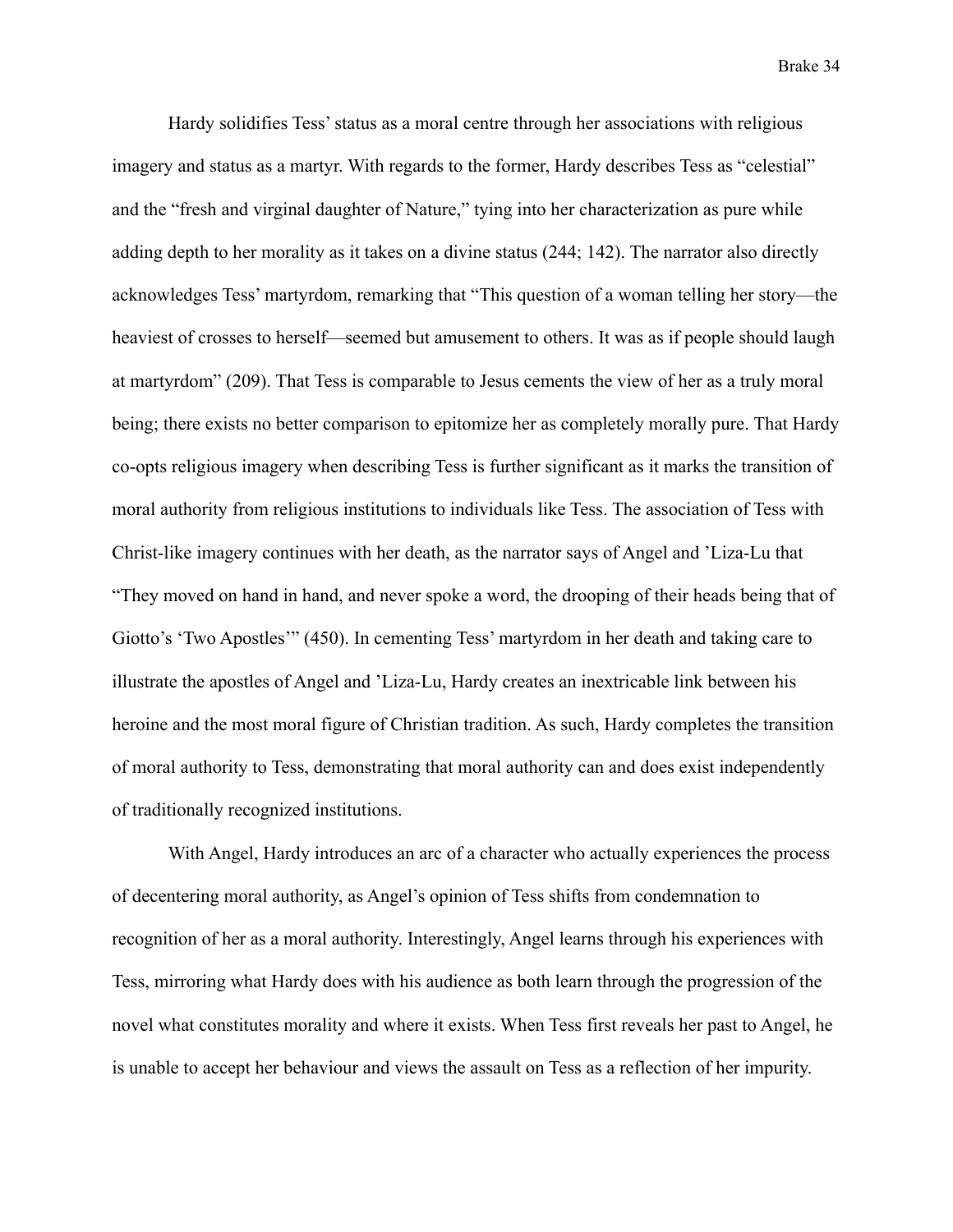The narrator notes that "there lay hidden a hard logical deposit…It had blocked his acceptance of the Church; it blocked his acceptance of Tess" (275). This reference to "acceptance" is particularly of note as it does not contradict Tess' position as a moral authority, only Angel's perception of it. Hardy establishes Angel's actions as flawed at this point in the novel in part because of his failed recognition of Tess as a moral authority—even after Hardy has clearly demonstrated her to be pure and wholly moral—but also because of Angel's own flawed moral code. After Tess tells Angel her history, he immediately (and hypocritically) propositions another woman, cementing Angel's recognition of morality and where it exists at this point in the novel as incomplete. Although Angel's recognition of morality at this point in the novel is flawed, it does still allow for growth, as the "blockage" implies that Angel's miseducation can be dislodged or modified. As such, Hardy begins Angel's arc with a refusal to accept Tess' status as moral authority but leaves space for Angel to learn and alter his views.

As the novel progresses, Angel himself begins to question the qualities of morality and where morality exists, indicating further movement in the individual's ability to recognize new centres of morality. The turning point for this process occurs when Angel is travelling in Brazil. Angel begins to question the qualities and existence of morality himself:

Having long discredited the old systems of mysticism, he now began to discredit the old appraisements of morality. He thought they wanted readjusting. Who was the moral man? Still more pertinently, who was the moral woman? The beauty or ugliness of a character lay not only in achievements, but in its aims and impulses; its true history lay, not among things done, but things willed. (385)

Even more pertinent is that Angel concludes this reflection with, "How, then, about Tess?" (385). In Angel, Hardy demonstrates a complete reassessment of morality and the ability to come to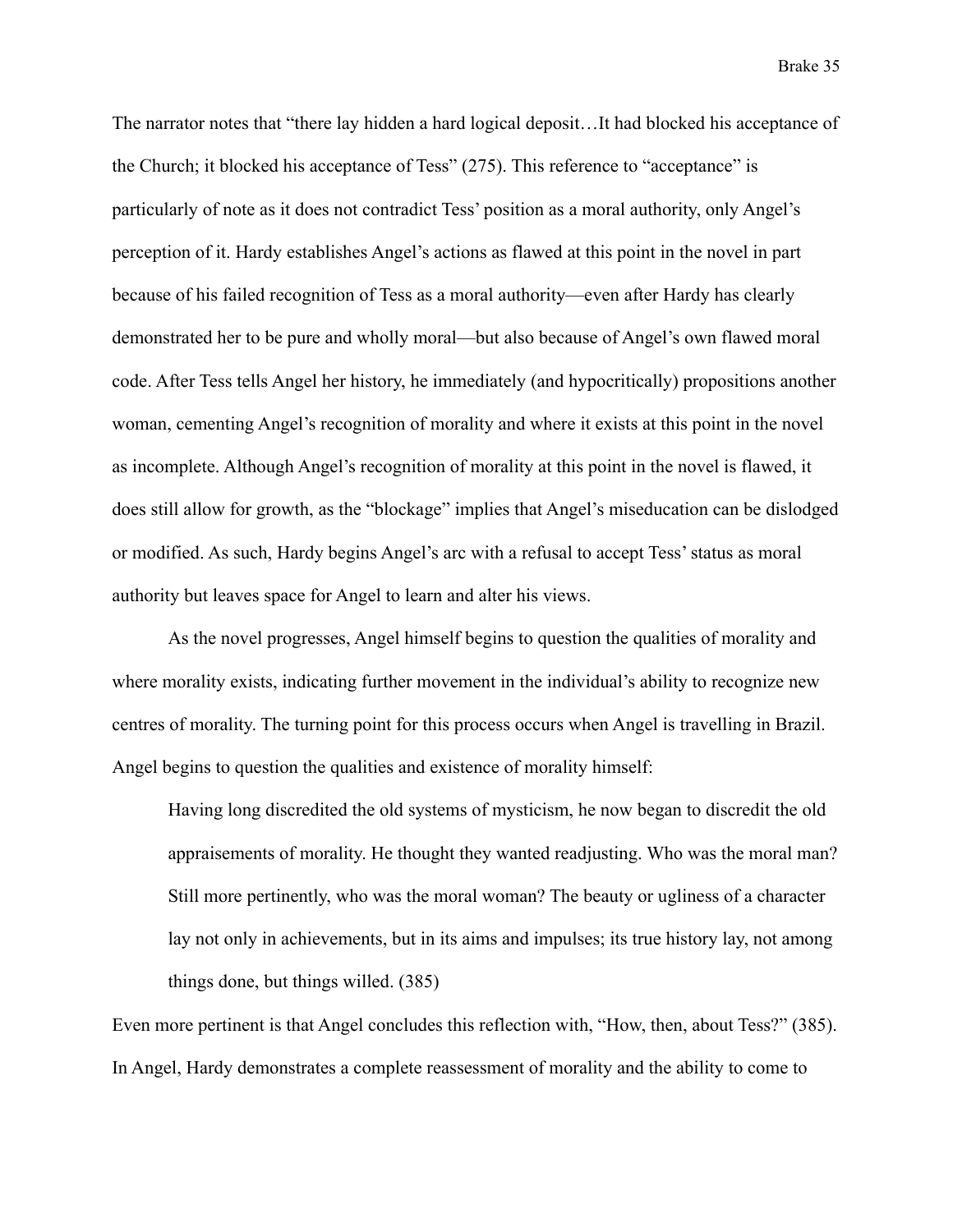new understandings when faced with experience. Angel's questioning of whether morality lies in action or in intention continues, as he "asked himself why he had not judged Tess constructively rather than biographically, by the will rather than by the deed?" (420). In another example, Angel addresses not just the recognition of Tess as moral, but the punishment delivered to her, reflecting, "Whatever her sins, they were not sins of intention, but of inadvertence, and why should she have been punished so persistently?" (404). Both quotes address Angel's shifting perception of morality and increasing questions in the wake of Tess' revelation. Thus, Hardy demonstrates that an individual possesses the ability to reconsider the qualities of morality, especially in response to experience.

Hardy solidifies the migration of morality away from religious institutions to individuals like Tess through Angel's eventual recognition of her status as a moral authority by the end of the novel. Angel's redemption is completed when the two reunite near the close of the novel. Angel tells Tess, "I did not think rightly of you—I did not see you as you were..I have learnt to since, dearest Tessy mine" (430). That Hardy introduces "rightness" and learning to Angel's admission only solidifies Tess' status as a proper moral authority with Angel's admission. Moreover, rather than blaming Tess for returning to Alec as he had previously blamed her for her impurity, Angel simply tells her that "it is my fault" (432). Far from the man who blamed her for his assault, Angel, through his exposure to information and experience deliberating, reforms his sense of morality and is able to recognize Tess as the faultless and pure moral authority she is. As previously addressed as evidence of Tess' status as a moral centre, the description of Angel as an "apostle" upon her death solidifies his recognition of her as a truly moral individual (450). With his use of Angel as a learner and stand-in for the audience, Hardy completes the migration of moral authority to Tess in the recognition of his heroine as a moral authority in the wake of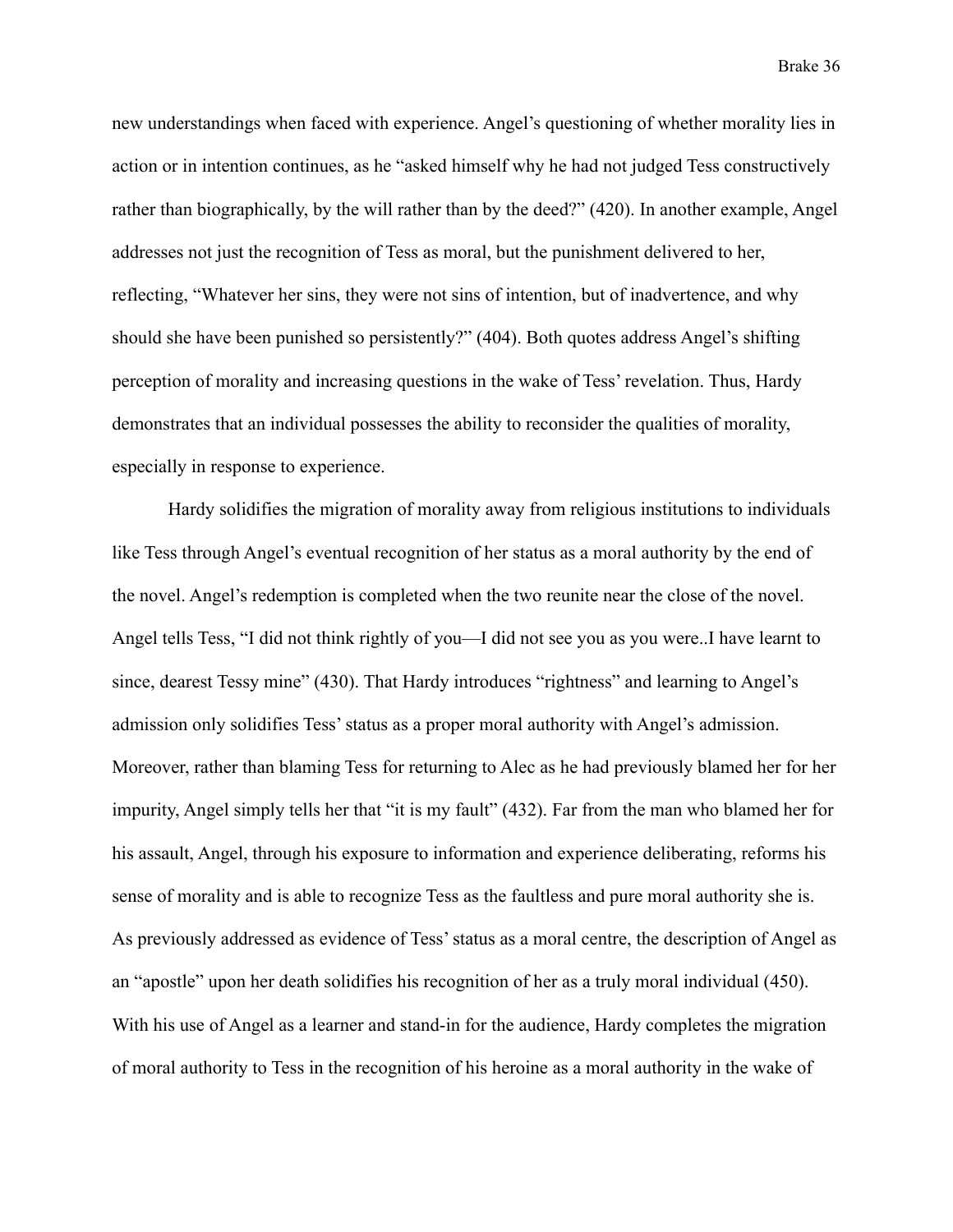experience, cementing for his characters and his audience the ability to reach new understandings of the qualities and existence of morality.

Thus, in *Tess of the D'Urbervilles*, Hardy explores where, with the passage of time, morality exists and what qualities it represents. With his decentering of traditional moral authority, presentation of an alternative in Tess, and demonstration of learning in Angel, Hardy illustrates that with an unstable religious cultural landscape, the relationship between religion and morality can change, and accordingly, morality itself. As the opening quote to the novel suggests, Hardy allows for the reader to approach and develop their own understandings of what religion, morality, and truth mean and what place they may hold. In a way, Hardy's approach to teaching morality in *Tess of the D'Urbervilles* mirrors the experience of Tess herself, where the reader begins as a "mere vessel of emotion untinctured by experience" and by the end of the novel has been provided with enough information to decide for themselves (21). Promising for Hardy's audience too is Angel's process of unlearning previous authorities and recognizing new ones through the revelation of detail, as Hardy emphasizes that one is not at fault for what they believe, but they do possess the ability to grow and evolve as standards change. There is no denying that with his exploration of the conflict between cultural and natural morality (as embodied by Tess herself) in response to an unstable religious cultural landscape, Hardy, like Austen, impresses upon his characters and his audience the individual power to recognize, define, and uphold morality for oneself.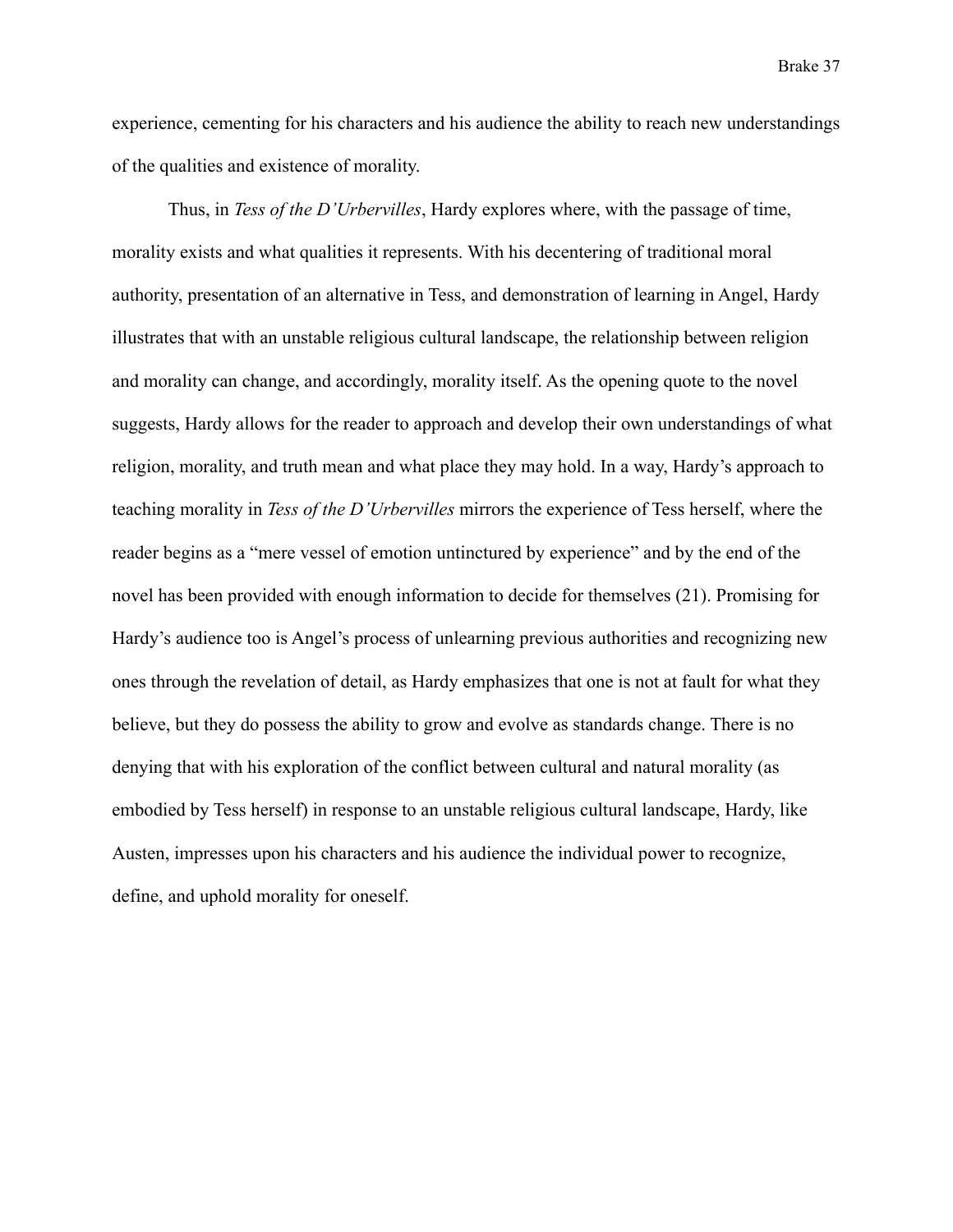### **Conclusion**

Where the religious cultural landscape is characterized by its instability, so too is literary criticism of this landscape. Accordingly, critical approaches to Austen and Hardy's discussions of religion and morality also evolve, opening space for reassessments of their approaches as time progresses. Reflecting on the literary criticism of Austen and Hardy, consistent to both is that critics often attribute too much of their personal background to their writing, impacting the framework in which the novels are read. Also similar to the two is that critics undervalue the instability of the landscape in which the writers lived, limiting the view of Austen and Hardy's writing as responses to changing religious cultural landscapes. For Austen, critics like Laura Mooneyham White recognize the landscape Austen writes in as unstable but attributes much of Austen's personal experience to her writing. So, while White establishes the changing historical context for Austen, she also argues that Austen writes "within the context of her religious inheritance and preoccupations" and that the "challenge" is to "place" Austen's craft within this framework (4). On the other hand, Valerie Shaw notes that Austen's landscape is stable but allows for Austen's response to it outside of her personal experience. In regards to landscape, Shaw writes that Austen is a "rational commedienne of manners who delineates social surfaces and measures comic aberrations against the stable moral norms of a civilization in whose values she has supreme confidence," placing emphasis on the stable moral norms (282). However, Shaw allows for a freedom in Austen's response, writing that "If one accepts that she is critical of her own society's conventions, one is free to notice that as an artist too she examines convention, periodically experimenting" (282). With Hardy, critics often align in much the same way, with some recognizing the shifting landscape but believing Hardy's writing to be largely representative of his own view, while others allow for his writing to be free of personal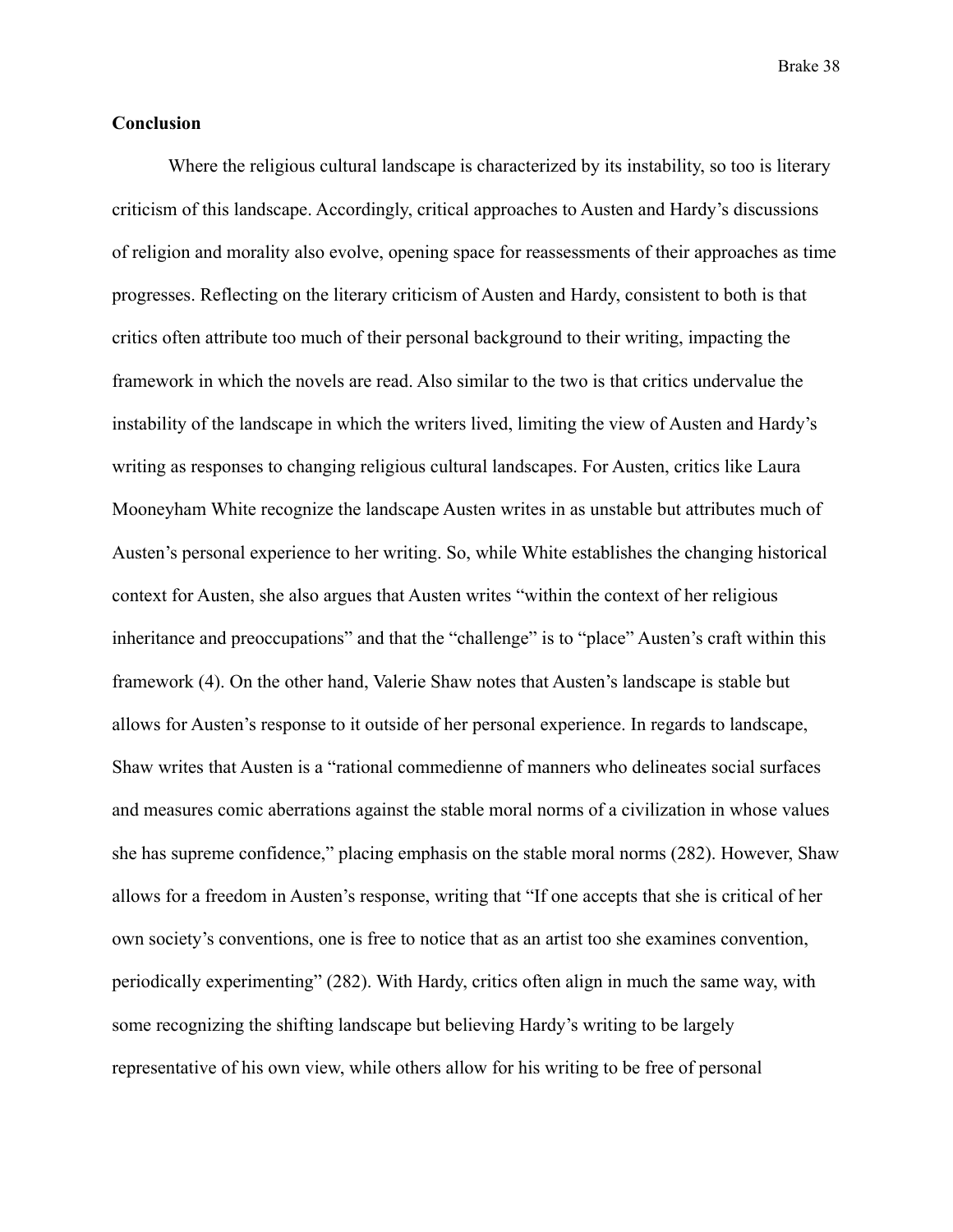experience yet chain it to historical context. Florence Emily Hardy recognizes that Hardy responds to instability in the landscape by noting the "other moral religions" that "teach the same thing" as the Anglican faith, yet his "nebulous" and "transmutative" view of religion is inextricably linked to his writing (333). Directly opposing this criticism is Deborah L. Collins' view that Hardy is responding to singular events in the landscape through characters that have "experienced terrible alienation resulting from God's withdrawal from the world," yet allows for freedom of Hardy's personal experience from his writing, arguing that Hardy is not the "naturalist," immoral, or categorically unreligious individual that his writing often makes him out to be (103).

My thesis is a more measured approach to Austen and Hardy, recognizing their historical landscape and personal experience as important influences on their writing but still allowing the texts to speak for themselves. Where one critical view of Austen places culture as stable but the writer as pushing boundaries and the other as an unstable landscape but Austen adhering to her inheritances, I place my thesis in the middle, allowing for both cultural instability and Austen's response to this. As with my approach to Austen, my writing on Hardy allows for the influence of his personal experiences and instability in the cultural landscape while allowing *Tess of the D'Urbervilles* to exist separately from Hardy the man. Approaching these texts with that balance of influence and response is central to reading not just the religious landscape of nineteenth-century writings, but nineteenth-century literature as a whole. By allowing space for a writer's experience to influence but not define their works, we can best understand the context for and practice of their teachings, allowing their existence and relevance to extend far beyond the time and place where they originated.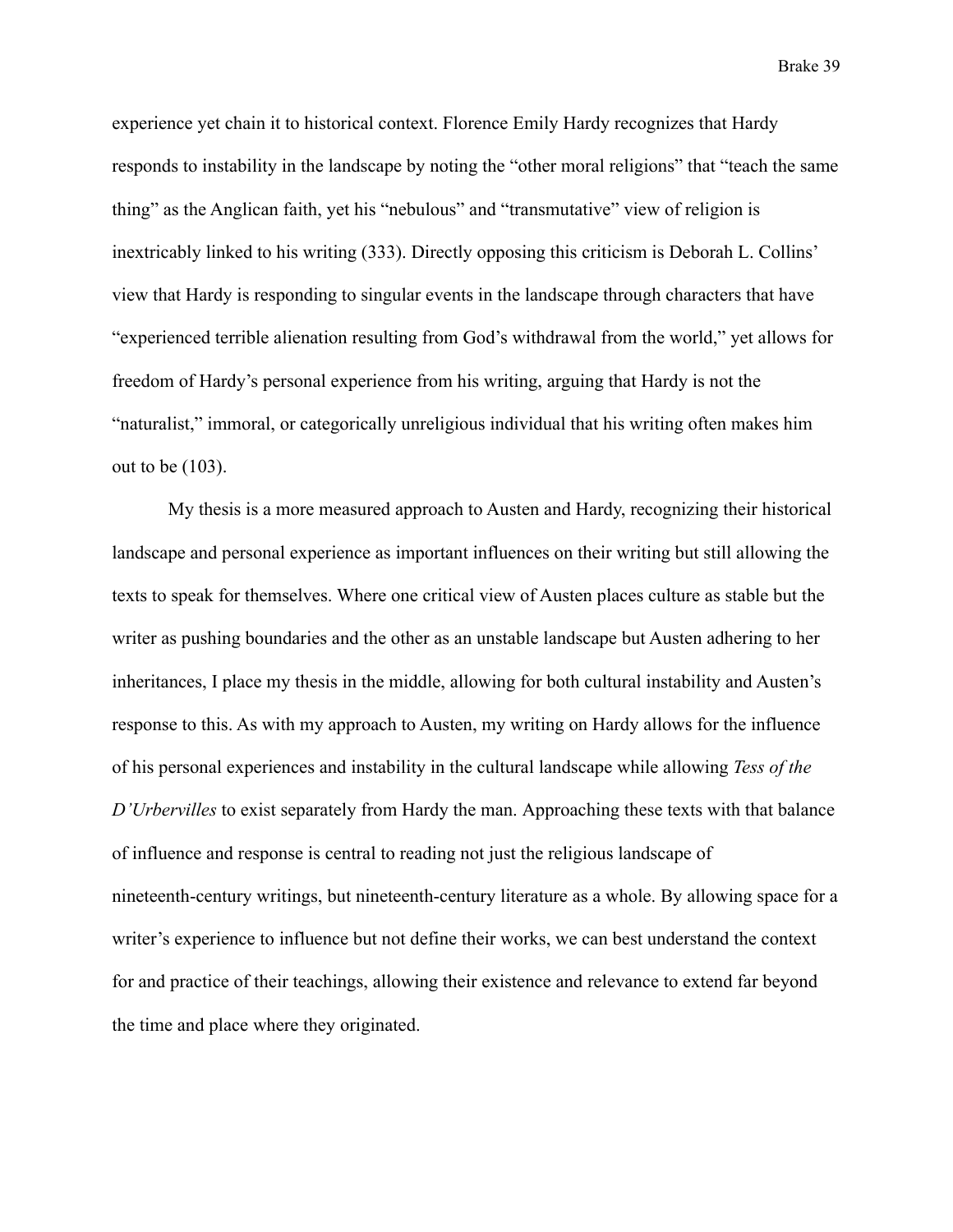#### Works Cited

- Altholz, Josef L. "Catholic Politics and Catholic Intellect, 1860-1861." *The Victorian Web*, 8 September 2001, [https://victorianweb.org/religion/altholz/intro.htm](https://victorianweb.org/religion/altholz/intro.html)l. Accessed 10 April 2022.
- Auerbach, Nina. "The Rise of the Fallen Woman." *Nineteenth-Century Fiction*, vol. 35, no. 1, 1980, pp. 29-52. *JSTOR*. Accessed 12 April 2022.

Austen, Jane. *Emma*. The Modern Library, 2001.

- ---. *The Novels of Jane Austen: Mansfield Park*. 3rd ed., edited by R. W. Chapman, vol. 3, Oxford University Press, 1966.
- Bennett, James R. "'Doating on You, Faults and All': Mr. George Knightley." *Studies in the Novel*, vol. 5, no. 2, 1973, pp. 248-250. *JSTOR*. Accessed 10 April 2022.

Byrne, Paula. *The Real Jane Austen*. Harper Collins, 2013.

Collins, Deborah L. *Thomas Hardy and His God*. St. Martin's Press, 1990.

- Fosbery, M. W. "Jane Austen's Fanny Price." *The Cambridge Quarterly*, vol. 8, no. 2, 1978, pp. 113-128. *JSTOR*. Accessed 9 April 2022.
- Hardy, Florence Emily. *The Life of Thomas Hardy 1840-1928*. Macmillan, 1962.
- Hardy, Thomas. *Tess of the D'Urbervilles*. The Modern Library, 2001.
- Hexter, J.H. "The Protestant Revival and the Catholic Question in England." *The Journal of Modern History*, vol. 8, no. 3, 1936, pp. 297-319. *JSTOR*. Accessed 10 April 2022.
- Moore, Roger E. "Religion." *A Companion to Jane Austen*, edited by Claudia L. Johnson and Clara Tuite,. Wiley-Blackwell, 2009, pp. 314-331.